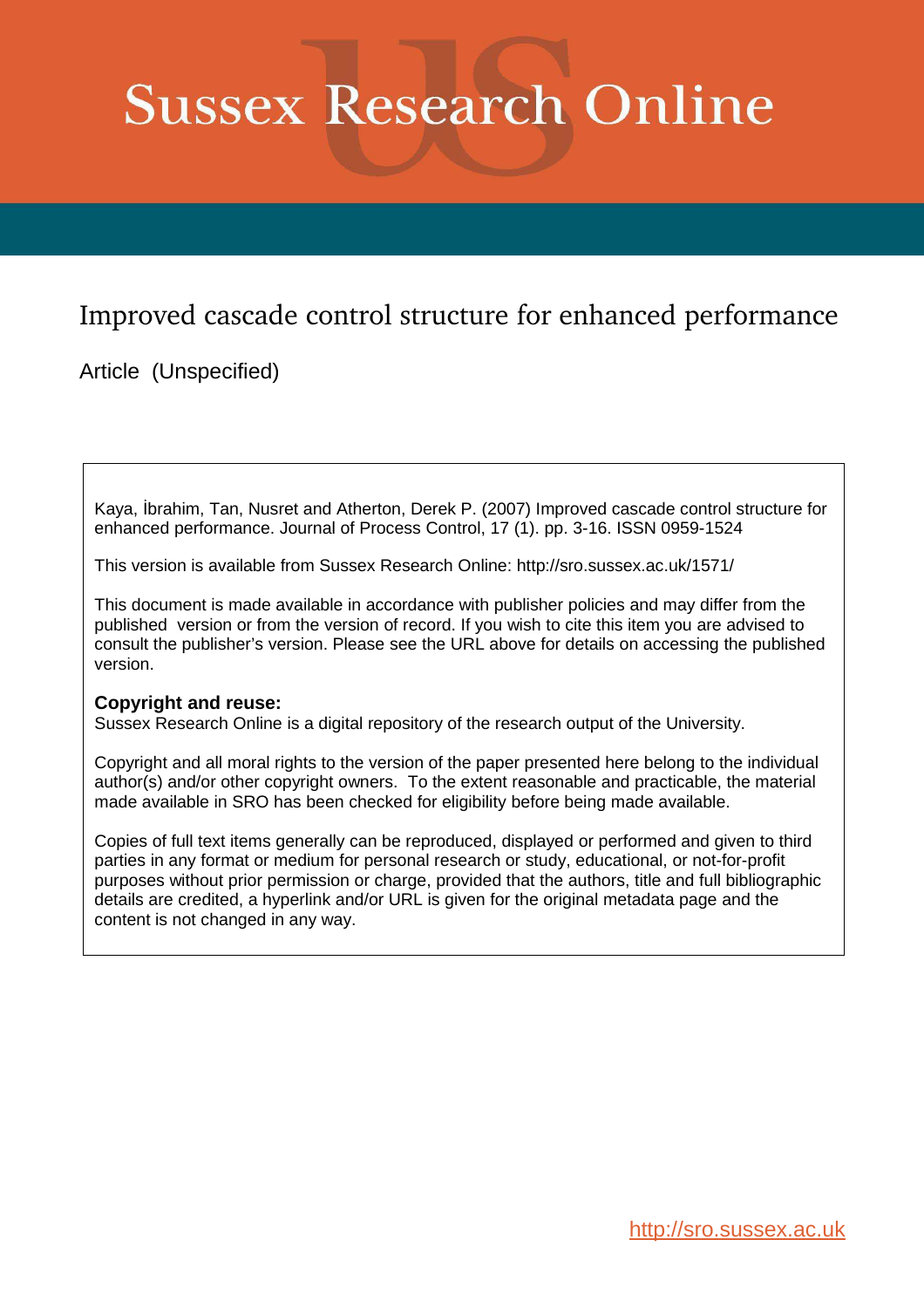#### **IMPROVED CASCADE CONTROL STRUCTURE FOR ENHANCED PERFORMANCE**

**İbrahim Kaya<sup>1</sup> Nusret Tan<sup>2</sup> and Derek P. Atherton<sup>3</sup>**

*<sup>1</sup>Dicle University, Faculty of Engineering and Architecture, Dept. of Electrical & Electronics Eng. 21280, Diyarbakır, TURKEY Email: ikaya@dicle.edu.tr*

*2 İnönü University, Engineering Fac., Dept. of Electrical & Electronics Eng. 44280, Malatya, TURKEY Email: ntan@inonu.edu.tr*

*3 School of Science and Technology, University of Sussex, Brighton, BN1 9QT, UK. E-mail: D.P.Atherton@sussex.ac.uk* 

**Abstract:** In conventional single feedback control, the corrective action for disturbances does not begin until the controlled variable deviates from the set point. In this case, a cascade control strategy can be used to improve the performance of a control system particularly in the presence of disturbances. In this paper, an improved cascade control structure and controller design based on Standard forms, which was initially given by authors, is suggested to improve the performance of cascade control. Examples are given to illustrate the use of the proposed method and its superiority over some existing design methods.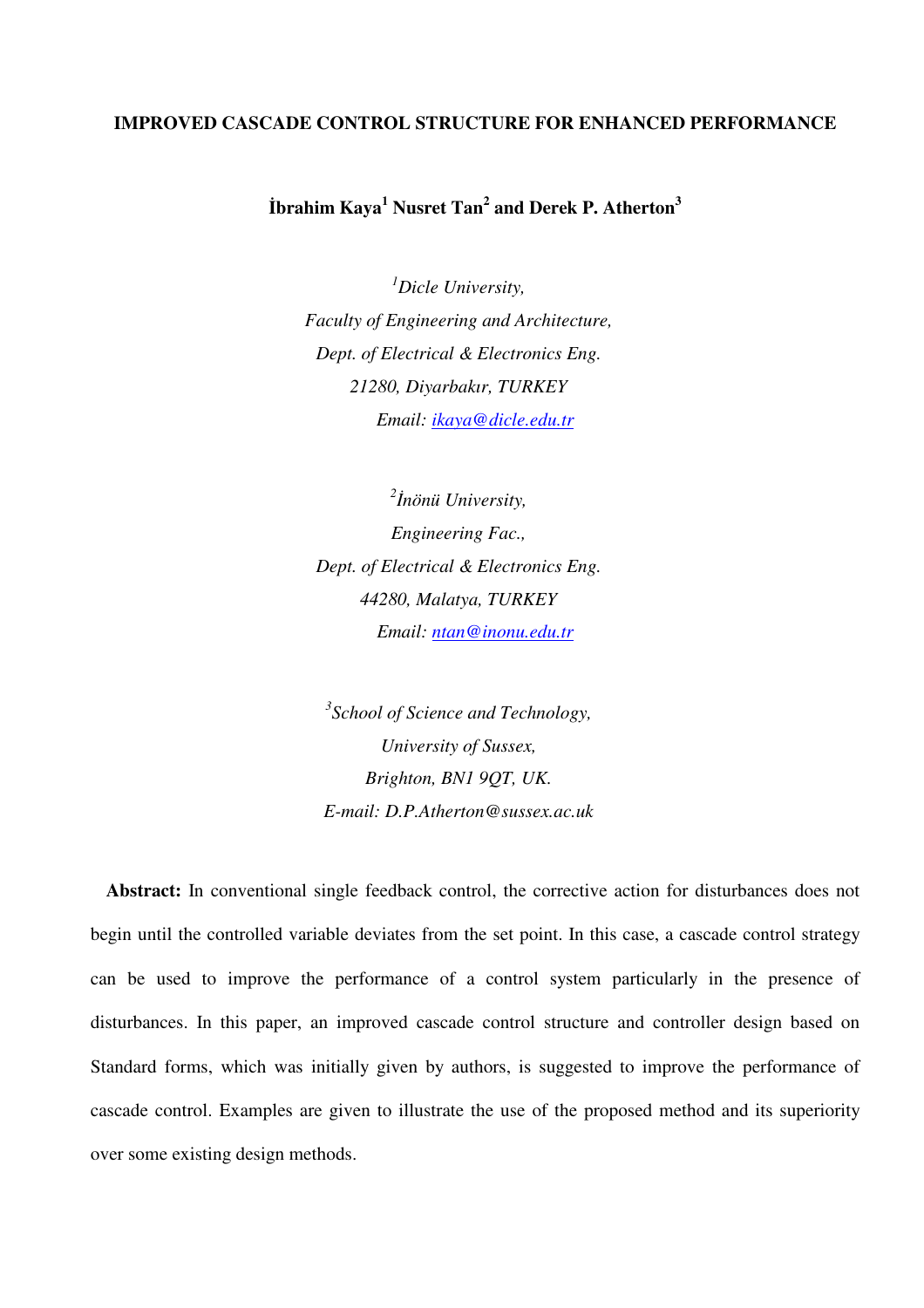#### I. INTRODUCTION

The standard feedback control loop sometimes does not provide a performance good enough for processes with long time delays and strong disturbances. Cascade control loops can be used and are a common feature in the process control industries for the control of temperature, flow and pressure loops.

Cascade control (CC), which was first introduced many years ago by Franks and Worley [1], is one of the strategies that can be used to improve the system performance particularly in the presence of disturbances. In conventional single feedback control, the corrective action for disturbances does not begin until the controlled variable deviates from the set point. A secondary measurement point and a secondary controller,  $G_{c2}$ , in cascade to the main controller,  $G_{c1}$ , as shown in Fig. 1, can be used to improve the response of the system to load changes.

A typical example is the natural draft furnace temperature control problem [2], shown in Fig. 2. When there is a change in hot oil temperature, which may occur due to a change in oil flow rate, the conventional single feedback control system, Fig. 2, will immediately take corrective action. However, if there is a disturbance in fuel gas flow no correction will be made until its effect reaches the temperature-measuring element. Thus, there is a considerable lag in correcting for a fuel gas flow change, which subsequently results in a sluggish response. With the cascade control strategy shown in Fig. 3, an improved performance can be achieved, since any change in the fuel gas flow is immediately detected by the flow-measuring element and the flow controller takes corrective action.

Recent contributions on the tuning of PID controllers in cascade loops include [3]-[5]. More recently, Lee *et al.* [6] suggested using Internal Model Controller (IMC) principles [7, 8] for tuning both the inner and outer loop controllers in a cascade control system.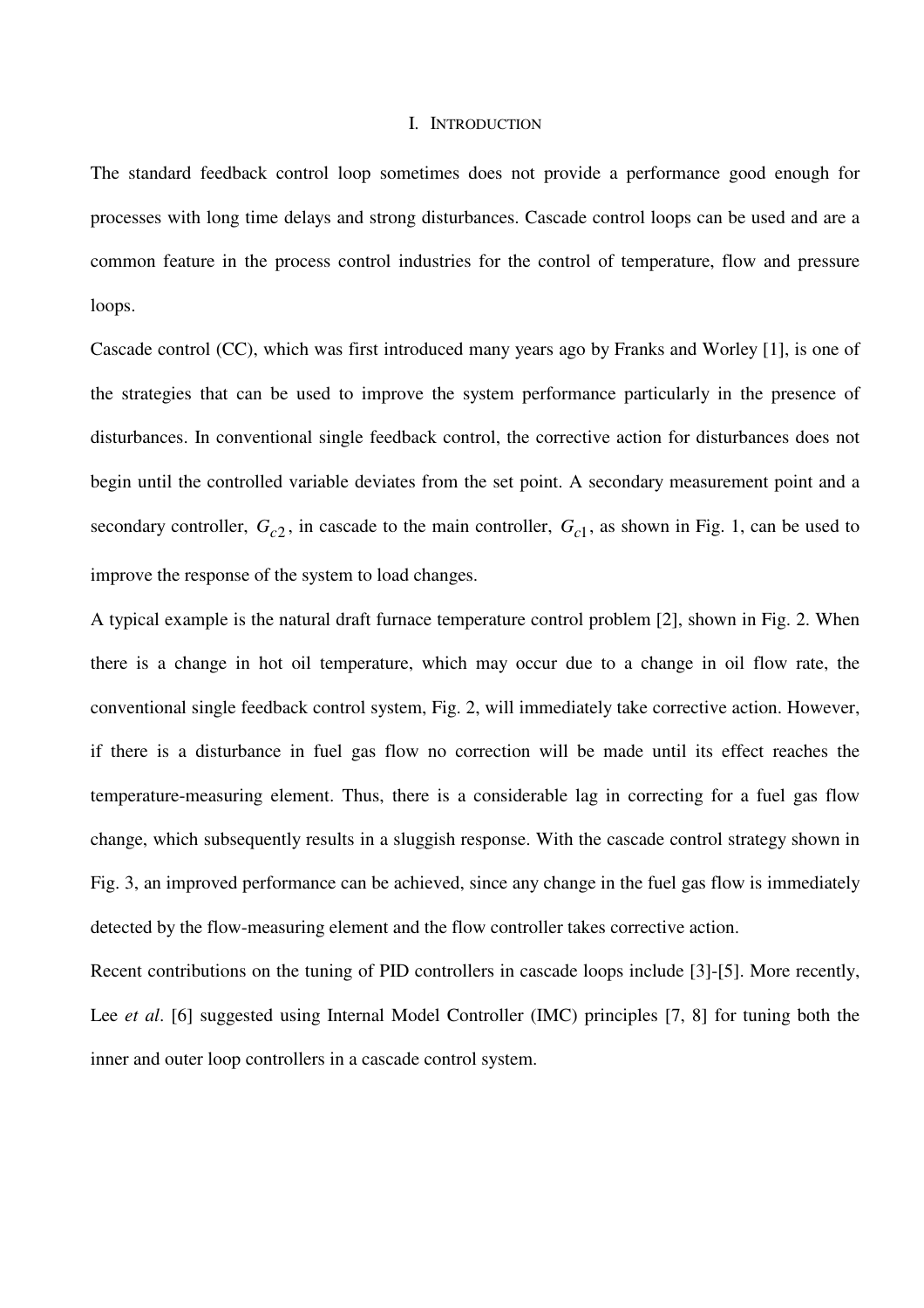

Fig. 1: Cascade Control System

A cascade control strategy can be used to achieve better disturbance rejections. However, if a long time delay exists in the outer loop the cascade control may not give satisfactory closed loop responses for set point changes. In this case, a Smith predictor scheme can be used for a satisfactory set point response. Therefore, Kaya [9] suggested using a Smith predictor configuration in the outer loop of a cascade control system to bring together the best merits of the cascade control and Smith predictor scheme. In this paper, a modified form of cascade control structure given in reference [9] is proposed. The modified form was first suggested by the authors [10]. In this modified form, the inner loop incorporates Internal Model Controller (IMC) principles and the outer loop the Smith predictor scheme. In addition, in the modified cascade control scheme [10] a PI-PD Smith predictor is used in the outer loop while in reference [9] the standard Smith predictor was used. Using IMC principles for the inner loop simplifies the design procedure. Using a PI-PD structure, which is proved to give better closed loop performances for process transfer functions with unstable poles or an integrator [11]-[13], and large time constants or complex poles [14], improves the performance of the closed loop. The outer loop PI-PD controllers' parameters are identified by the use of standard forms, which is a simple algebraic approach to controller design. Another advantage of the standard forms is that one can predict how good will be the performance of closed loop system. The inner loop controller is designed based on IMC principles, as stated above. Different than reference [10], where the standard forms only with ISTE criterion were given, results are also provided for ISE and  $IST<sup>2</sup>E$  criteria. Simulation results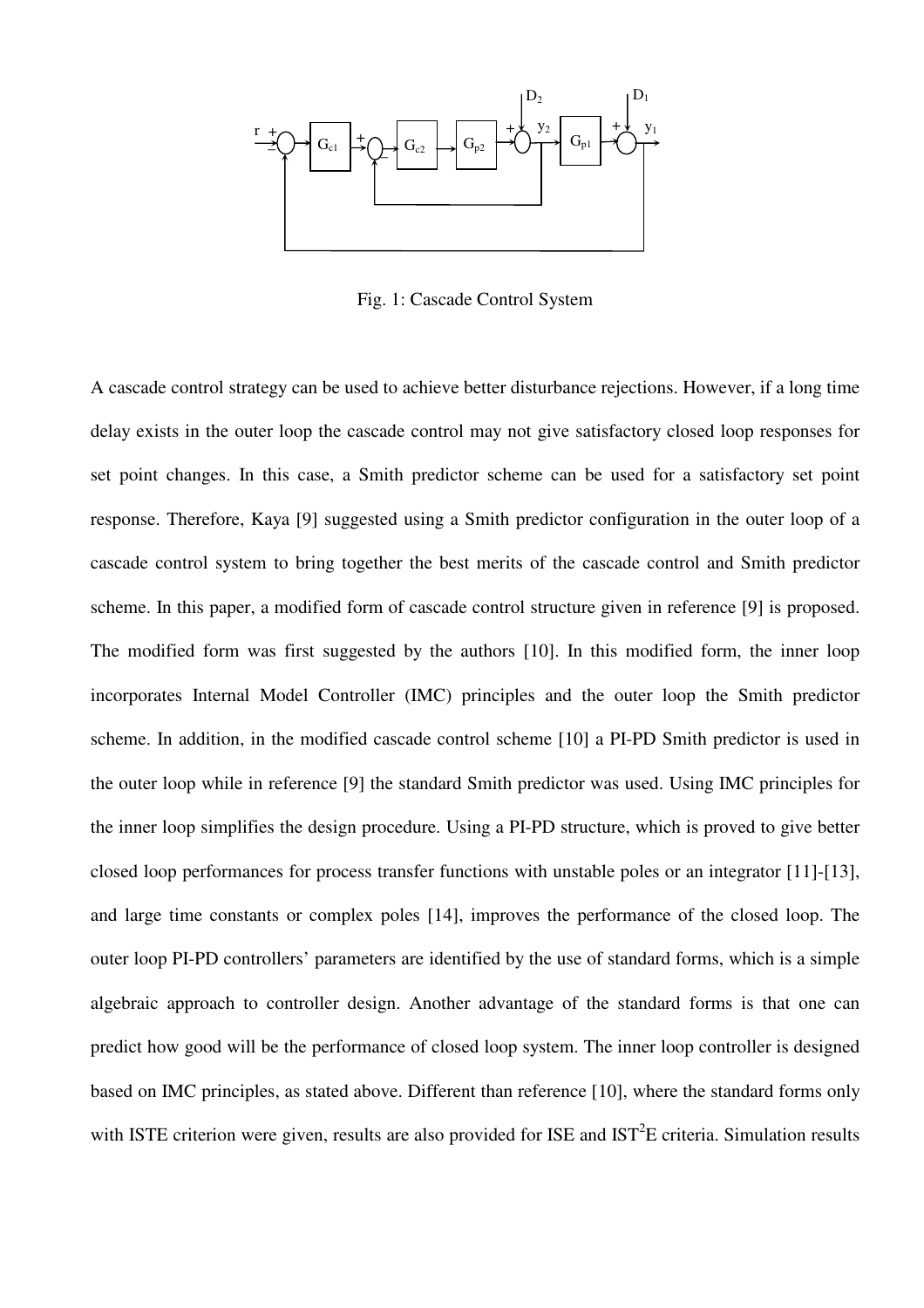are extended for comparison with conventional cascade control configuration. Furthermore, simulations are carried out in deep to illustrate the value of proposed cascade control structure.

The paper is organized as follows: The next section gives a brief review of standard forms for a closed loop system with a zero to minimize the integral performance criteria, as it is used to design the outer loop controllers. Section 3 provides the design procedure for both the inner and outer loop controllers. Section 4 gives simulation results to illustrate the use of the proposed cascade control structure and design method. Conclusions are provided in section 5.



Fig. 2: The natural draft furnace temperature control with single feedback control



Fig. 3: The natural draft furnace temperature control with cascade feedback control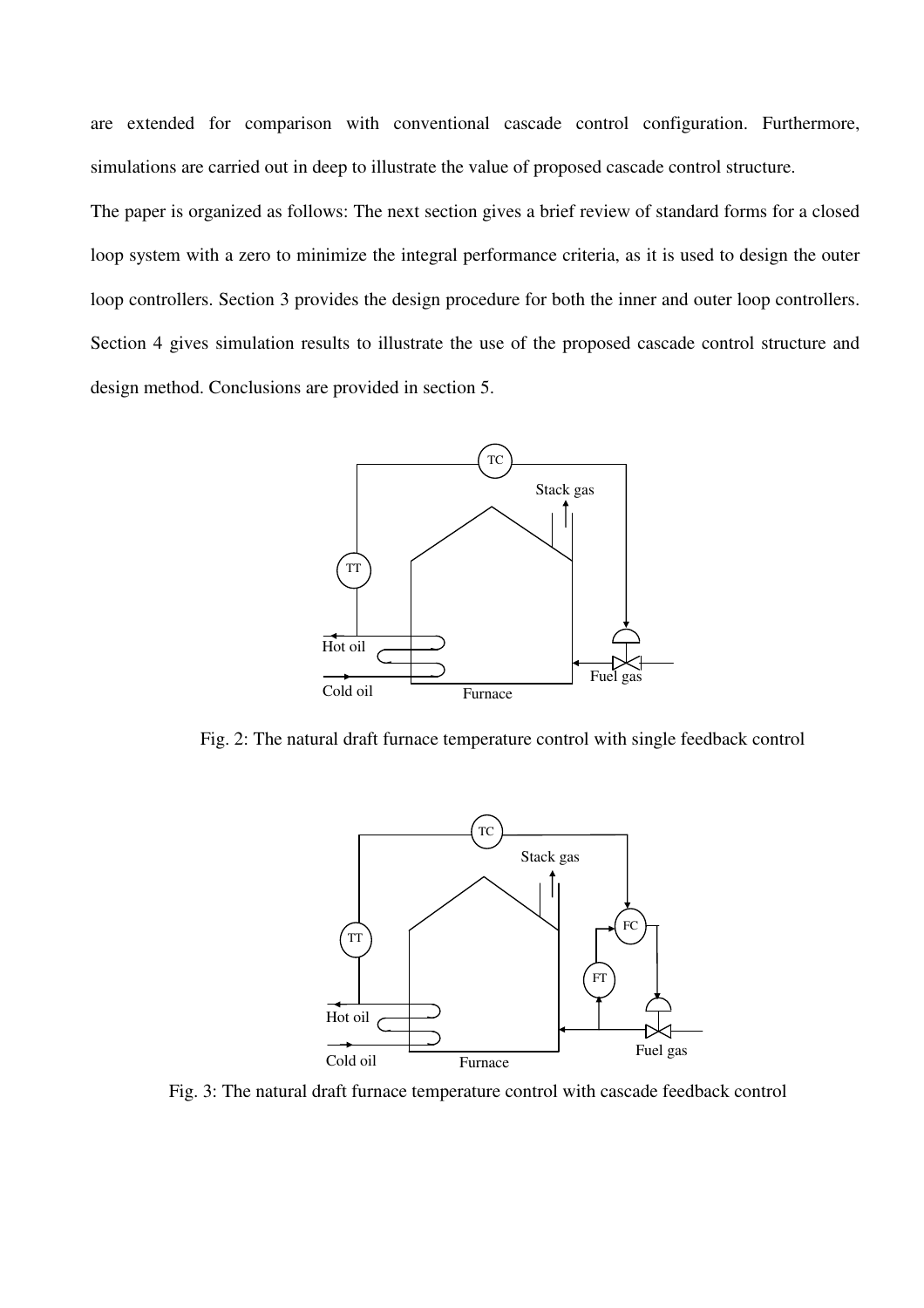#### II. STANDARD FORMS

The use of integral performance indices for control system design is well known. Many text books, such as [15]-[16], include short sections devoted to the procedure. When integral performance criteria were first suggested in the early 1950s, digital computers were in their infancy and evaluations could take a long computation time.

For linear systems, the ISE can be evaluated efficiently on digital computers using the s-domain approach with Åström's recursive algorithm [17]. Thus for

$$
J_0 = \int_0^\infty e^2(t)dt
$$
 (1)

the s-domain solution is given by

$$
J_0 = \frac{1}{2\pi i} \int_0^\infty E(s)E(-s)ds
$$
 (2)

where  $E(s)=B(s)/A(s)$ , and  $A(s)$  and  $B(s)$  are polynomials with real coefficients, given by

$$
A(s) = a_0 s^m + a_1 s^{m-1} + \dots + a_{m-1} s + a_m
$$
  

$$
B(s) = b_1 s^{m-1} + \dots + b_{m-1} s + b_m
$$

Criteria of the form  $J_n = \int$ ∞ = 0  $J_n = \int [t^n e(t)]^2 dt$  can also be evaluated using this approach, since

*L*[ $\text{tr}(t) = (-d/ds)F(s)$ , where *L* denotes the Laplace transform and  $L[f(t)] = F(s)$ . Minimizing a control system using  $J_0$ , that is the ISE criterion, is well known to result in a response with relatively high overshoot for a step change. However, it is possible to decrease the overshoot by using a higher value of *n* and responses for  $n = 1$ . Typically, for  $n=0$ , 1, 2 overshoots of 20-30%, around 5-10% and <5% can be expected, with possibly very small increases in settling time as *n* increases. Responses for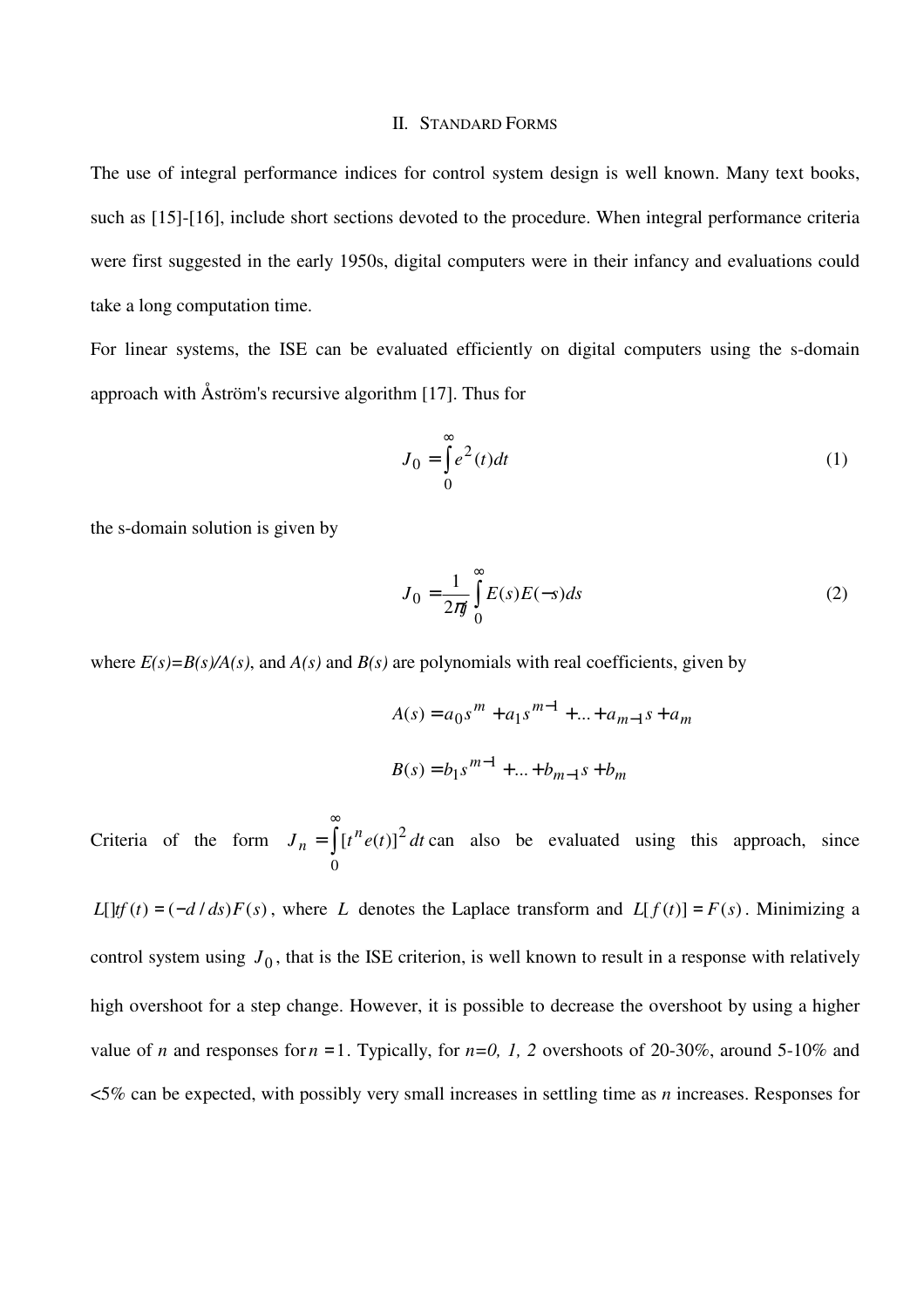$n=1$ , that is the ISTE criterion, are often quite similar to those for the ITAE (integral of time weighted absolute error) criterion.

Another approach to optimization which has been little discussed for many years is the direct synthesis approach where the closed loop transfer function is synthesized to a standard form. Using this approach, it is possible to obtain the optimal parameters of a closed loop transfer function, which will provide a minimum value of the ISE. Tables of such transfer functions with poles only were given many years ago [18] but are of little use in design, because even with an all pole plant transfer function the addition of a typical controller produces a closed loop transfer function with a zero. Results with a single zero were also given so that the feedback loop would follow a ramp input with zero steady-state error but these expressions are not appropriate for step response design. For a closed loop transfer function with one zero it is easy to present results for these optimum transfer functions as the position of the zero varies and this is done in reference [11].

Consider an open loop plant transfer function with no zero,  $G(s)$ , and a controller with a zero,  $G_c(s)$ , then a closed loop transfer function,  $T_{1j} = G(s)G_c(s)/[1+G(s)G_c(s)]$ , of the form

$$
T_{1j} = \frac{c_1 s + 1}{s^j + d_{j-1} s^{j-1} + \dots + d_1 s + 1} \tag{3}
$$

can be obtained, where the subscript '1' in  $T_{1j}$  indicates a zero in the numerator of the standard form and the subscript 'j' indicates the order of the denominator. Also, for a unit step set point, the error is obtained as

$$
E_{1j} = \frac{s^{j-1} + d_{j-1}s^{j-2} + \dots + (d_1 - c_1)}{s^j + d_{j-1}s^{j-1} + \dots + d_1s + 1}
$$
 (4)

Minimizing  $E_{1j}$  for different performance indices, namely the ISE, ISTE and IST<sup>2</sup>E, the optimum values of the *d*'s as functions of  $c_1$  are shown in Fig. 4 for  $T_{13}(s)$  and in Fig. 5 for  $T_{14}(s)$ . Fig. 6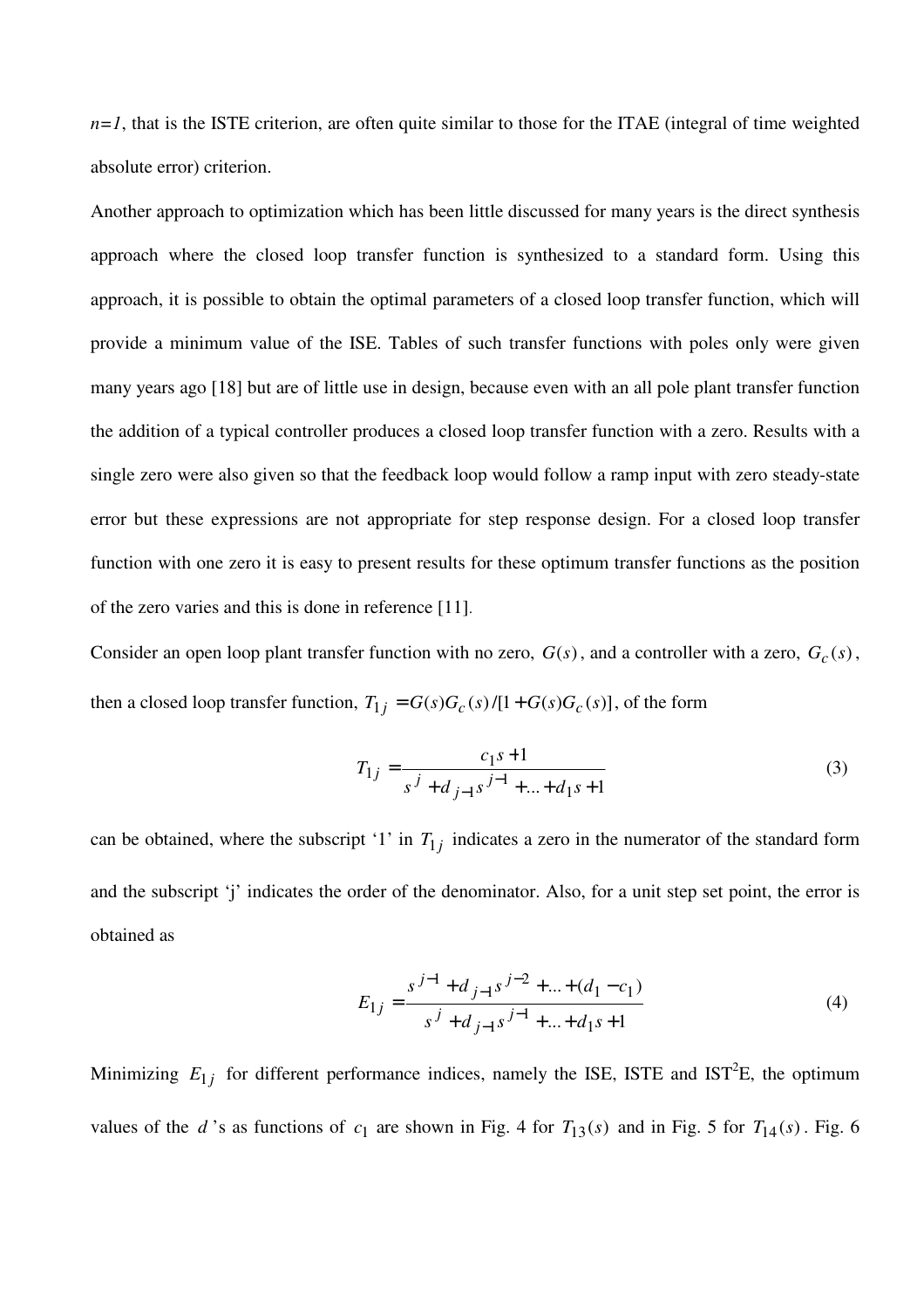shows how  $J_0$ ,  $J_1$  and  $J_2$ , the minimum value for the ISE, ISTE and IST<sup>2</sup>E criteria respectively, varies as  $c_1$  increases for  $T_{13}(s)$ . Similar results for  $T_{14}(s)$  are given in Fig. 7. Both figures illustrate that as  $c_1$  increases the step response of the closed loop improves. However, it is also seen from the figure that any further increase in  $c_1$  above the value of 4 or 5 has a negligible improvement in the response. Also, the step responses for the  $J_1$  criterion for a few different  $c_1$  values are shown in Fig. 8 for  $T_{13}(s)$ . It is seen that as  $c_1$  increases the step responses are faster. It should be noted that a similar result can be obtained for  $T_{14}(s)$  as well.



Fig. 4: Optimum values of  $d_1$  and  $d_2$  for varying  $c_1$  values.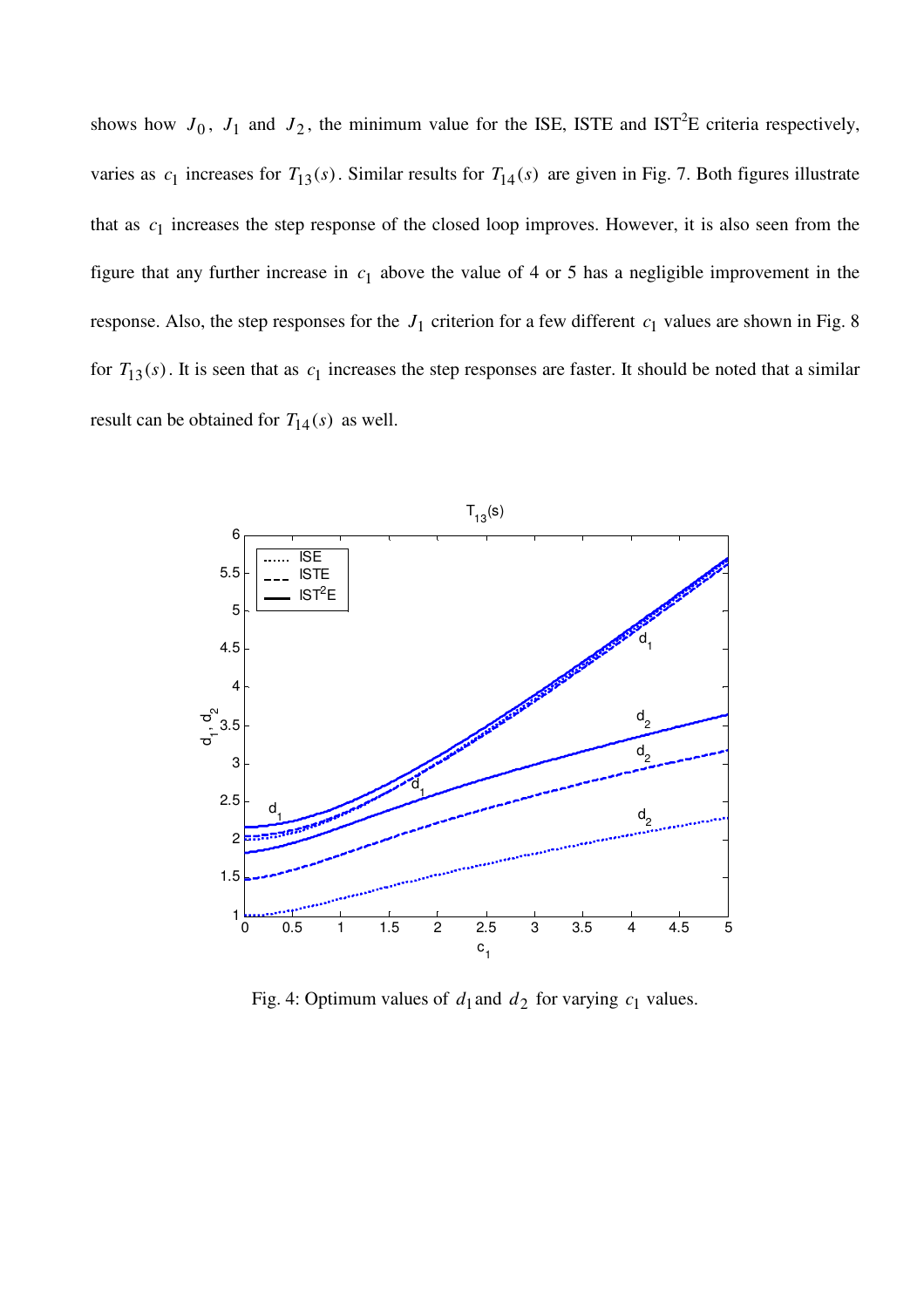

Fig. 5: Optimum values of  $d_1$ ,  $d_2$  and  $d_3$  for varying  $c_1$  values.



Fig. 6:  $J_0$ ,  $J_1$  and  $J_2$  integral values for  $T_{13}(s)$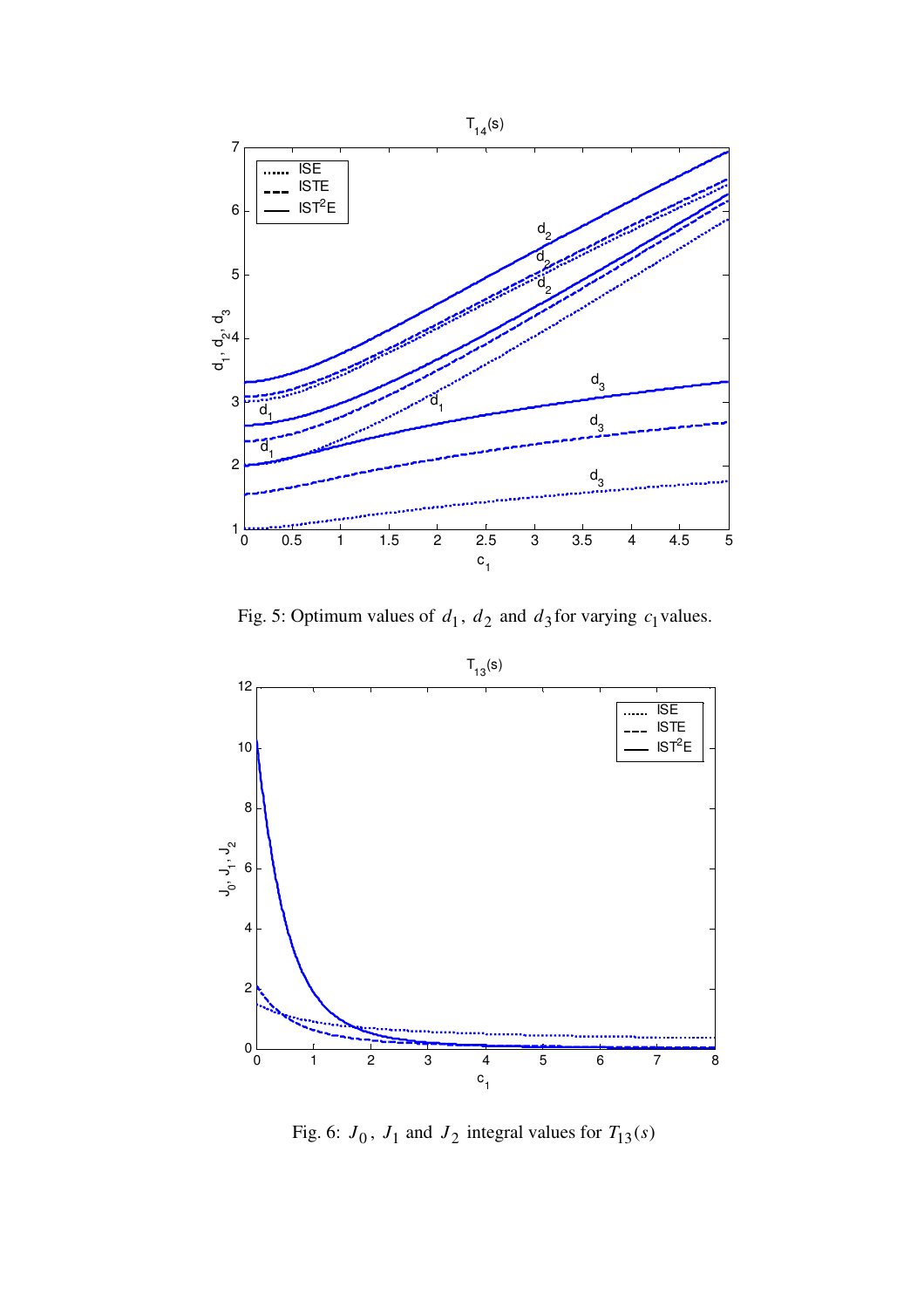

Fig. 7:  $J_0$ ,  $J_1$  and  $J_2$  integral values for  $T_{14}(s)$ 



Fig. 8: Step responses for  $T_{13}(s)$  and  $J_1$  criterion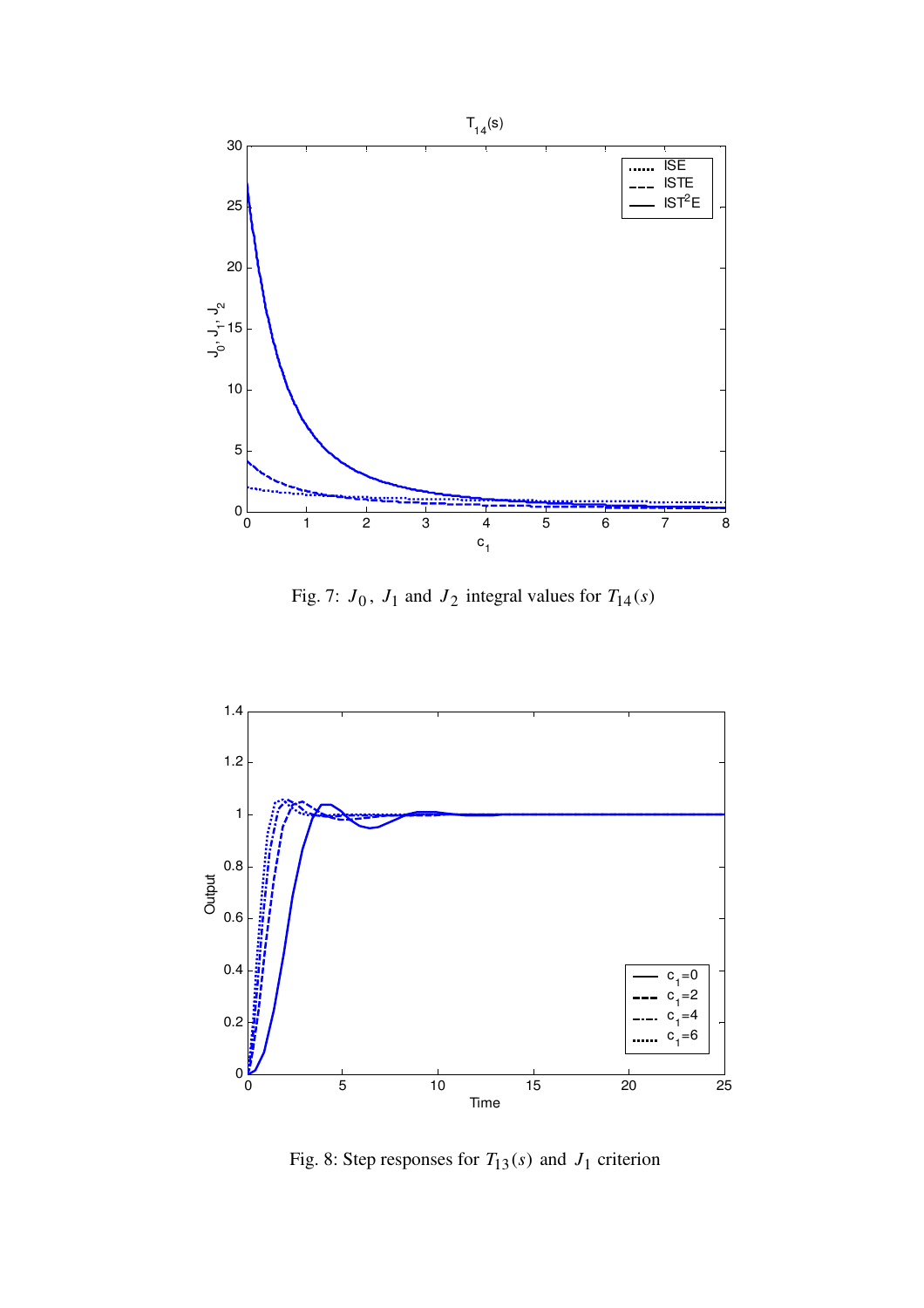#### III. THE NEW CASCADE CONTROL STRUCTURE AND DESIGN METHOD

The proposed cascade control structure is shown in Fig. 9. *Gc*<sup>2</sup> is used for stabilization of the inner loop while  $G_{c1}$  and  $G_{c3}$  are used for the outer loop stabilization.  $G_{p2m}$  and  $G_{pm}$  are the model transfer functions of the inner and outer loops, respectively. Assuming that the plant transfer functions are known, then two loops can be tuned simultaneously.

There are several issues of practical industrial application that must be addressed before carrying on finding tuning rules for both loops. First, as the integral action is used in the two forward loop controllers, namely  $G_{c1}$  and  $G_{c2}$ , a scheme to avoid integral anti-windup may be necessary. Especially, the inner loop control signal may saturate, which may also be the case for a conventional cascade control where the integral action is used in both loops, for instance, a PI-PI or PI-PID cascade control structure. Secondly, when the system is in the manual mode, the control algorithm will yield a control signal which may be different from the value specified manually. Hence, it is necessary to make sure that the two outputs match each other. This is called bumpless transfer, which must be considered in practice. Finally, tracking of the outer loop controllers when the inner loop controller is not in automatic mode with external set-point is another issue that must be considered. All of these issues related to the proposed structure can be solved as in conventional cascade control scheme for the inner loop with internal model control, because the output of  $G_{c2}$  is directly fed into the process  $G_{p2}$ , and the model  $G_{p2m}$  can be running with the same input value independent of the operating mode of *Gc*<sup>2</sup> . In many cases, the principle of internal model control can be used as an design tool to find parameters of controller  $G_{c2}$ , and the model  $G_{p2m}$  is not necessary as a separate function block for online control. However, the outer loop needs special attention: the addition of the signal coming from  $G<sub>c3</sub>$  must be inside the controller  $G<sub>c1</sub>$ , in front of the output limitation, to make sure that the sum of the outputs from  $G_{c1}$  and  $G_{c3}$  is limited correctly, and the anti-windup strategies of  $G_{c1}$  are triggered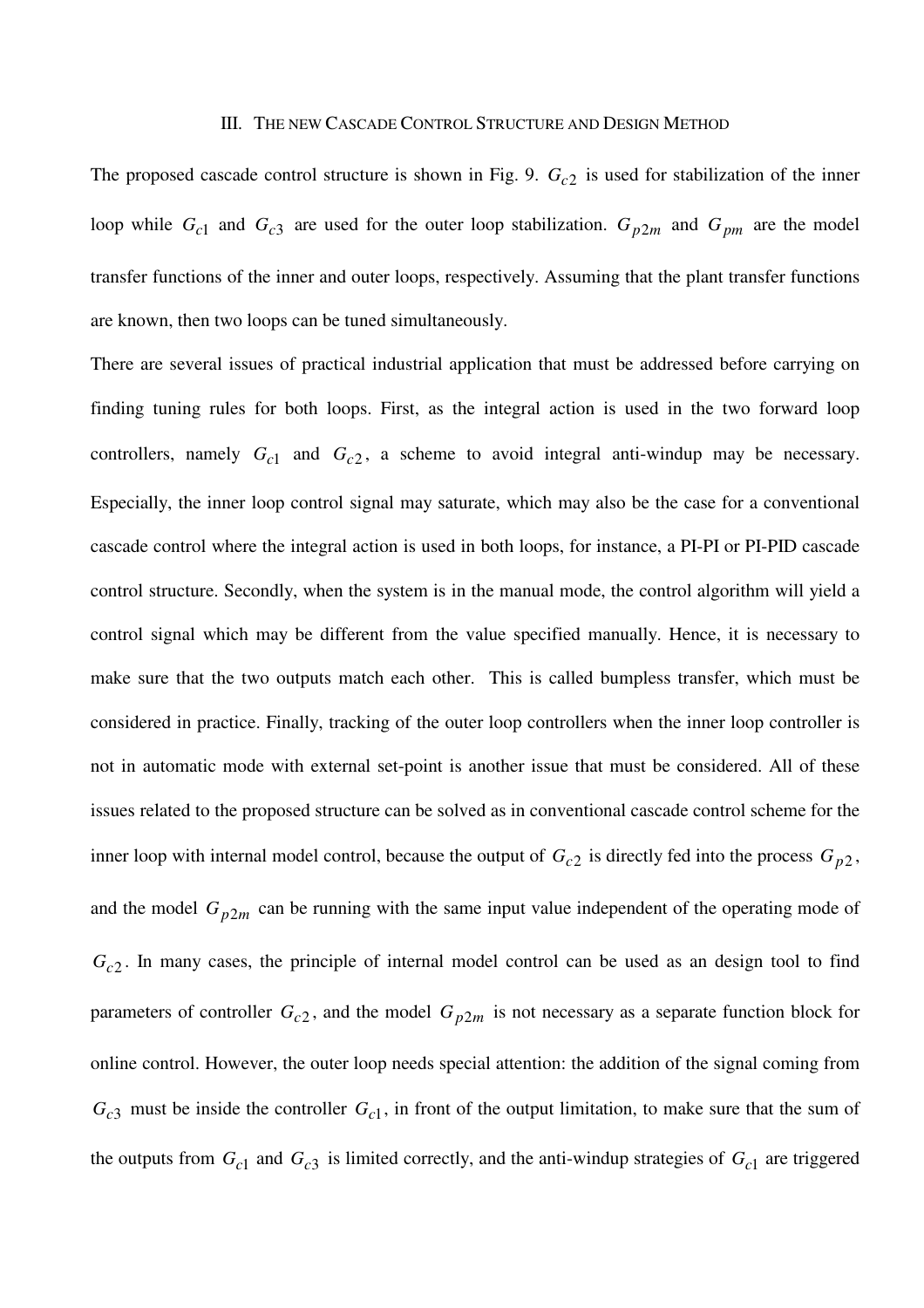as appropriate. If  $G_{c1}$  is in manual or tracking mode, the internal integrator inside  $G_{c1}$  must be set such that the sum of the outputs from  $G_{c1}$  and  $G_{c3}$  is tracking the desired value. In some distributed process control systems, this can be achieved by using a special input of the PID function block *Gc*<sup>1</sup> that is normally intended for an additional disturbance variable compensation. Detailed explanations to these issues can be found in the book given in reference [20], which is completely dedicated to PID controllers.



Fig. 9: Improved Cascade Control Structure

## 3.1 Designing inner loop controller ( $G_{c2}$ ):

As stated in the introduction, the inner loop controller is designed based on IMC principles [8]-[9]. The details of design procedure are not given here, since, one can easily obtain them from the abovementioned references.

The inner loop plant transfer function is assumed to be a FOPDT

$$
G_{p2}(s) = \frac{K_2 e^{-\theta_1 s}}{T_2 s + 1}
$$
\n(5)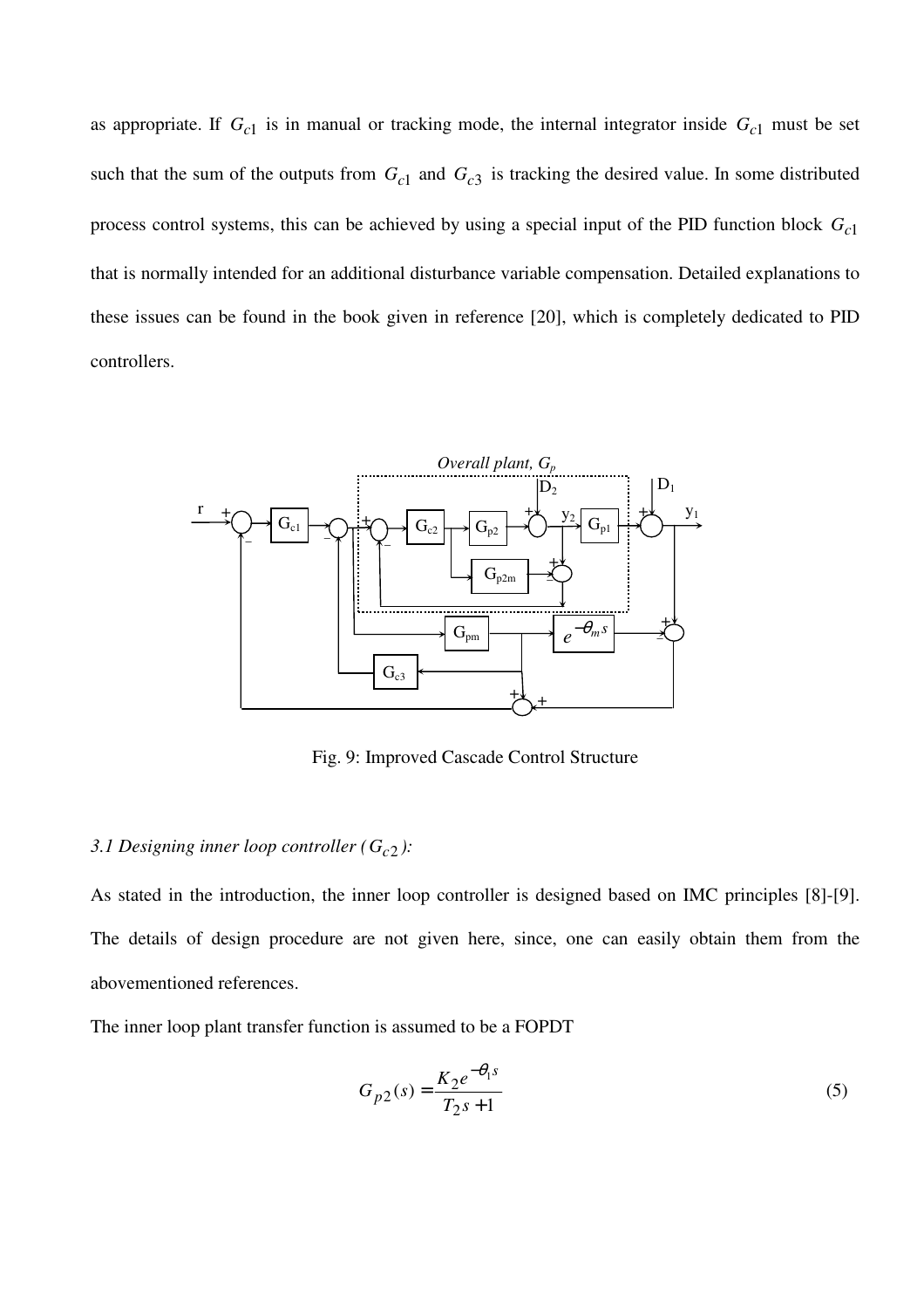Note that in real case the process can have higher order transfer functions. However, it is assumed that it can satisfactorily be approximated by the above FOPDT model transfer function. One of the modeling approaches existing in the literature, such as [19], can be used for this purpose.

It can easily be shown that the inner loop controller, using IMC principles, is given by

$$
G_{c2}(s) = \frac{(T_2 s + 1)}{K_2(\lambda s + 1)}
$$
(6)

where,  $\lambda$  is the only tuning parameter to be found.

The inner loop should be faster than the outer loop; the bigger the speed difference, the better the performance of a cascade control system. That is, the smaller the values of  $\lambda$  the better the performance of the cascade control system. Hence, as a rule of thumb  $\lambda$  can be chosen equal to inner loop time delay. If a faster response is requested,  $\lambda$  can be chosen as half time delay of the inner loop, namely,  $\lambda = \theta_2 / 2$ , which is the value used throughout the paper.

# 3.2 Designing outer loop controllers ( $G_{c1}$  and  $G_{c3}$ ):

It is easy to show that the inner closed loop transfer function is given by

$$
G_{pi}(s) = \frac{e^{-\theta_2 s}}{\lambda s + 1}
$$
 (7)

Then, the overall plant transfer function for the outer loop is

$$
G_p(s) = G_{pi}(s)G_{p1}(s) = G_{pm}(s)e^{-\theta_m s}
$$
\n(8)

where,  $G_{pm}(s)$  is the delay free part of the overall plant transfer function and  $\theta_m = \theta_1 + \theta_2$ . Since the Smith predictor scheme is used in the outer loop, it can easily be shown that the closed loop transfer function between y<sub>1</sub> and r, assuming a perfect matching, that is  $G_p = G_{pm}(s)e^{-\theta_m s}$ , is given by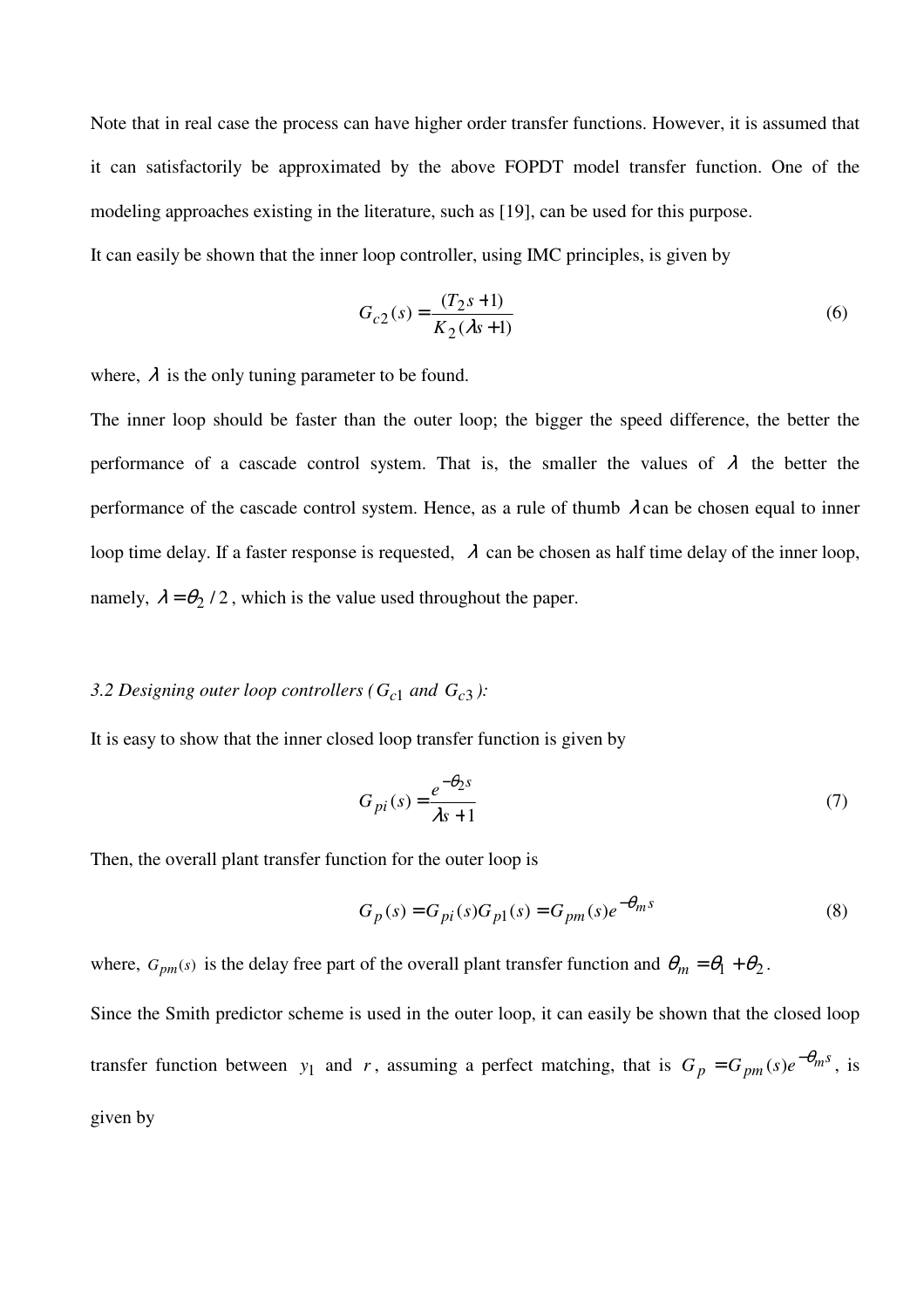$$
T(s) = \frac{G_{pm}(s)G_{c1}(s)e^{-\theta_{m}s}}{1+G_{pm}(s)[G_{c1}(s)+G_{c3}(s)]}
$$
(9)

Eqn. (9) reveals that the parameters of two controllers  $G_{c1}(s)$  and  $G_{c3}(s)$  can be determined using delay free part of the overall plant transfer function.

The outer loop controllers  $G_{c1}(s)$  and  $G_{c3}(s)$  are assumed to be ideal PI and PD controllers, respectively, which have the following forms

$$
G_{c1}(s) = K_c \left(1 + \frac{1}{T_i s}\right) \tag{10}
$$

$$
G_{c3}(s) = K_f + T_f s \tag{11}
$$

Next sections consider controller designs for two different cases.

Case 1 (Design for a FOPDT): It is assumed that the outer loop plant transfer function is stable and can be modeled by

$$
G_{p1}(s) = \frac{K_1 e^{-\theta_2 s}}{T_1 s + 1}
$$
\n(12)

Therefore, from eqn. (8), the overall plant transfer function for the outer loop is

$$
G_p(s) = \frac{K_1 e^{-(\theta_1 + \theta_2)s}}{(\lambda s + 1)(T_1 s + 1)}
$$
(13)

Eqn. (13) can be rearranged as

$$
G_p(s) = \frac{ke^{-(\theta_1 + \theta_2)s}}{s^2 + as + b}
$$
 (14)

where,

$$
k = \frac{K_1}{T_1 \lambda} \tag{15a}
$$

$$
a = \frac{1}{T_1} + \frac{1}{\lambda} \tag{15b}
$$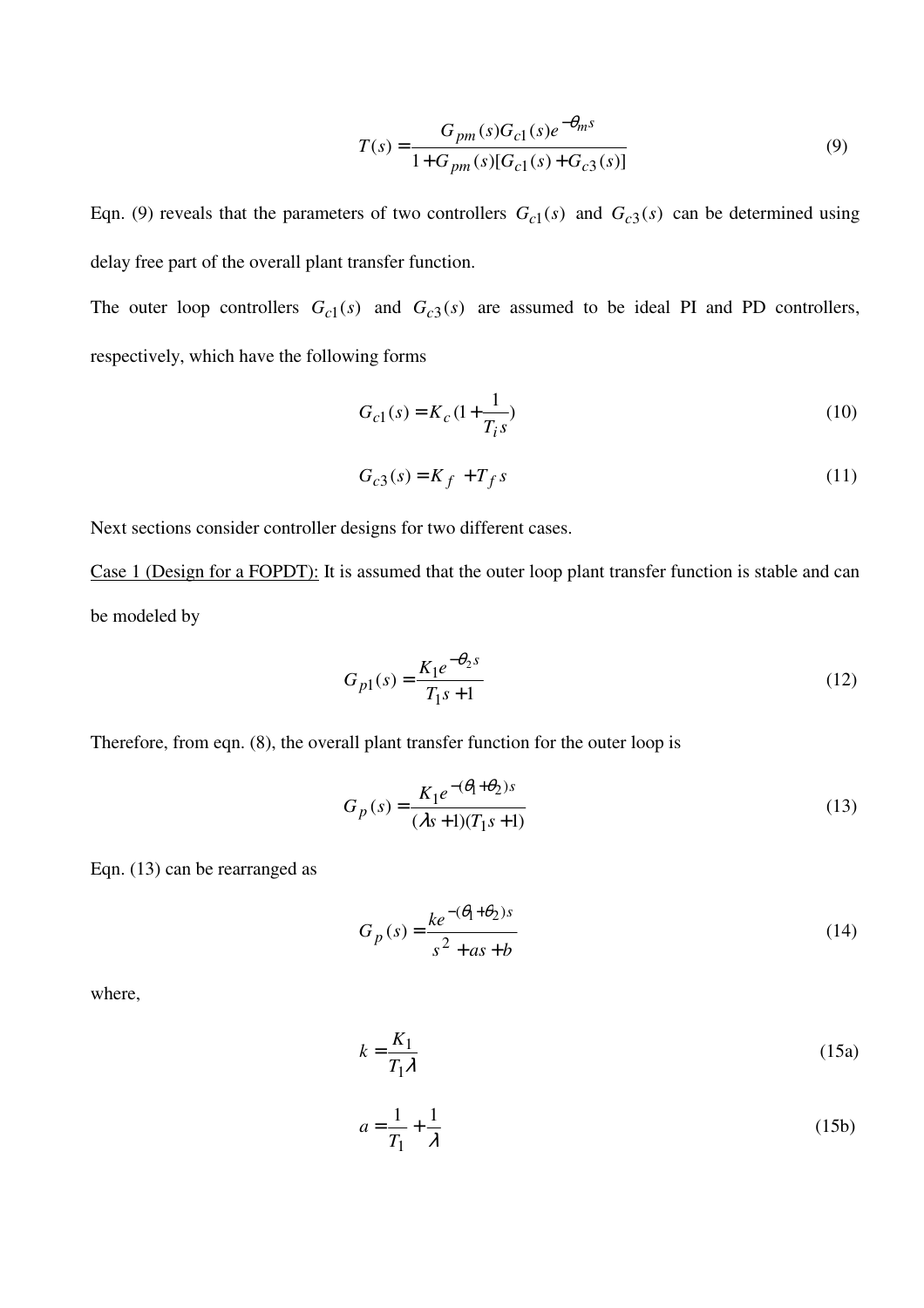$$
b = \frac{1}{T_1 \lambda} \tag{15c}
$$

Taking delay free part of eqn. (14) equal to  $G_{pm}(s)$  and using delay free part eqn. (9) gives the closed loop transfer function

$$
T_{13}(s) = \frac{kK_c(T_i s + 1)}{T_i s^3 + (a + kT_f)T_i s^2 + (b + kK_f + kK_c)T_i s + kK_c}
$$
(16)

Normalization of the eqn. (16), assuming

$$
s_n = s\left(\frac{T_i}{kK_c}\right)^{1/3} = \frac{s}{\alpha} \tag{17}
$$

which means the response of the system will be faster than the normalized response by a factor of  $\alpha$ , results in the standard closed loop transfer function

$$
T_{13}(s_n) = \frac{c_1 s_n + 1}{s_n^3 + d_2 s_n^2 + d_1 s_n + 1}
$$
\n(18)

where,

$$
c_1 = \alpha T_i \tag{19a}
$$

$$
d_2 = (a + kT_f) / \alpha \tag{19b}
$$

$$
d_1 = (b + kK_f + kK_c) / \alpha^2
$$
 (19c)

In principle  $\alpha$  can be selected by the choice of  $K_c$  and  $c_1$  by the choice of  $T_i$ . Based on the value of  $c_1$ , the coefficients  $d_2$  and  $d_1$  can be found from Fig. 4 and then the value of  $T_f$  and  $K_f$  can be computed from eqns. (19b) and (19c) respectively.

Note that for a selected  $T_i$ , choosing larger  $K_c$  values result in larger  $\alpha$  and  $c_1$  values. This implies faster closed loop system response. In practice, *K<sup>c</sup>* will be constrained, possibly to limit the initial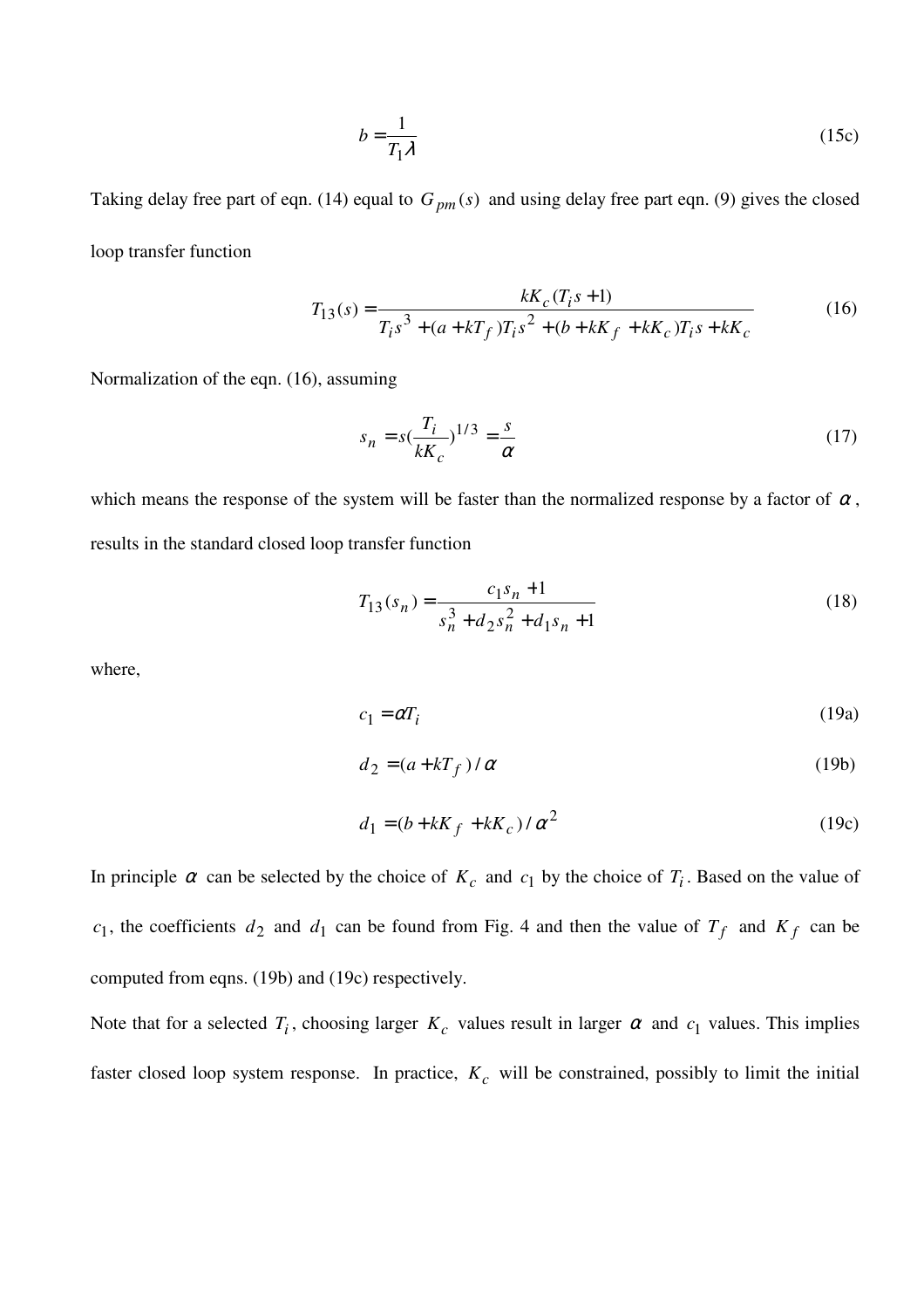value of the control effort, so that the choice of  $K_c$  and  $T_i$  may involve a trade off between the values chosen for  $\alpha$  and  $c_1$ .

Case 2 (Design for a SOPDT): In this case, it is assumed that the outer loop plant transfer function is stable and can be modeled by

$$
G_{p1}(s) = \frac{K_1 e^{-\theta_1 s}}{(T_0 s + 1)(T_1 s + 1)}
$$
\n(20)

Hence, the overall plant transfer function for the outer loop is

$$
G_p(s) = \frac{K_1 e^{-(\theta_1 + \theta_2)s}}{(\lambda s + 1)(T_0 s + 1)(T_1 s + 1)}
$$
(21)

Rearranging eqn. (21) gives

$$
G_p(s) = \frac{ke^{-(\theta_1 + \theta_2)s}}{s^3 + as^2 + bs + c}
$$
 (22)

where,

$$
k = \frac{K_1}{T_0 T_1 \lambda} \tag{23a}
$$

$$
a = \frac{1}{T_0} + \frac{1}{T_1} + \frac{1}{\lambda} \tag{23b}
$$

$$
b = \frac{1}{T_0 \lambda} + \frac{1}{T_0 T_1} + \frac{1}{T_1 \lambda}
$$
 (23c)

$$
c = \frac{1}{T_0 T_1 \lambda} \tag{23d}
$$

Taking delay free part of eqn. (22) equal to  $G_{pm}(s)$  and using delay free part eqn. (9) results in closed loop transfer function

$$
T_{14}(s) = \frac{kK_c(T_i s + 1)}{T_i s^4 + T_i a s^3 + (b + kT_f) T_i s^2 + (c + kK_f + kK_c) T_i s + kK_c}
$$
(24)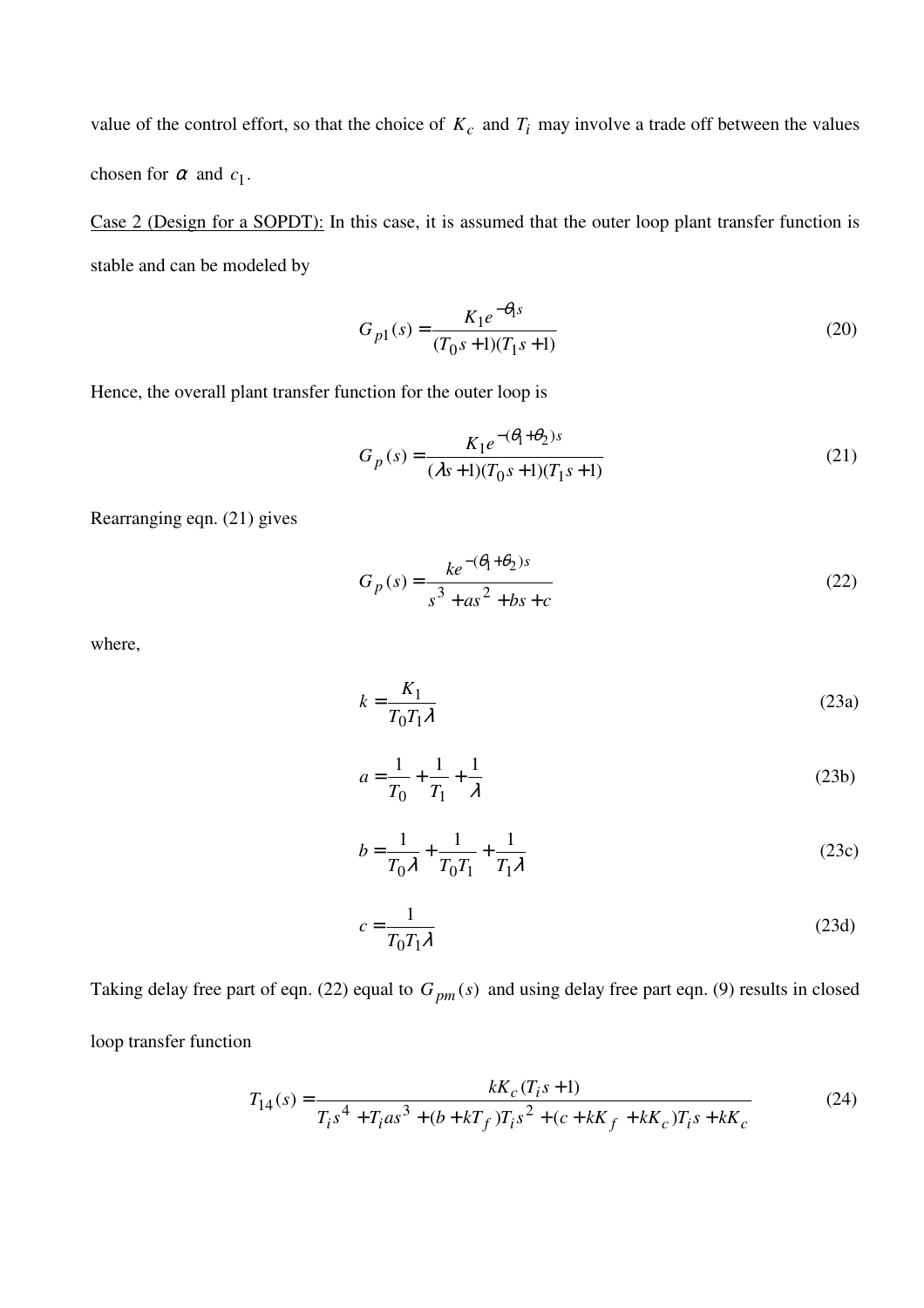Normalization of the eqn. (24), assuming

$$
s_n = s\left(\frac{T_i}{kK_c}\right)^{1/4} = \frac{s}{\alpha} \tag{25}
$$

results in

$$
T_{14}(s_n) = \frac{c_1 s_n + 1}{s_n^4 + d_3 s_n^3 + d_2 s_n^2 + d_1 s_n + 1}
$$
 (26)

where,

$$
c_1 = \alpha T_i \tag{27a}
$$

$$
d_3 = a/\alpha \tag{27b}
$$

$$
d_2 = (b + kT_f) / \alpha^2 \tag{27c}
$$

$$
d_1 = (c + kK_f + kK_c) / \alpha^3
$$
 (27d)

In this case, the time scale  $\alpha$  and the four coefficients cannot be selected independently using the four controller parameters, namely,  $K_c$ ,  $T_i$ ,  $K_f$  and  $T_f$ . Achieving independency would require feedback of an additional state but often a satisfactory response, provided that *a* has a reasonable value, is possible. The compromise is between  $\alpha$ ,  $c_1$  and  $d_3$  as  $d_2$  and  $d_1$  can be chosen independently using  $K_f$  and  $T_f$ . As in case 1, the larger values of  $\alpha$  implies faster closed loop system for a fixed value of *T<sub>i</sub>*. However, the choice of the value of  $\alpha$  depends on the value of  $\alpha$  if a suitable value of  $d_3$  is to be obtained. Therefore, the larger the value of *a* , the faster the possible response satisfying the integral performance criteria which can be obtained. The procedure for calculating controller parameters can thus be summarized as: For a chosen value of  $\alpha$ ,  $d_3$  is determined from eqn. (27b). Once  $d_3$  is calculated,  $c_1$ ,  $d_2$  and  $d_1$  coefficients can be identified from Fig. 5 for a chosen criteria form corresponding to the calculated value of  $d_3$  to obtain an optimum overall closed loop performance. Note that *a* must be positive, as seen from Fig. 5, in order to use standard forms in this case.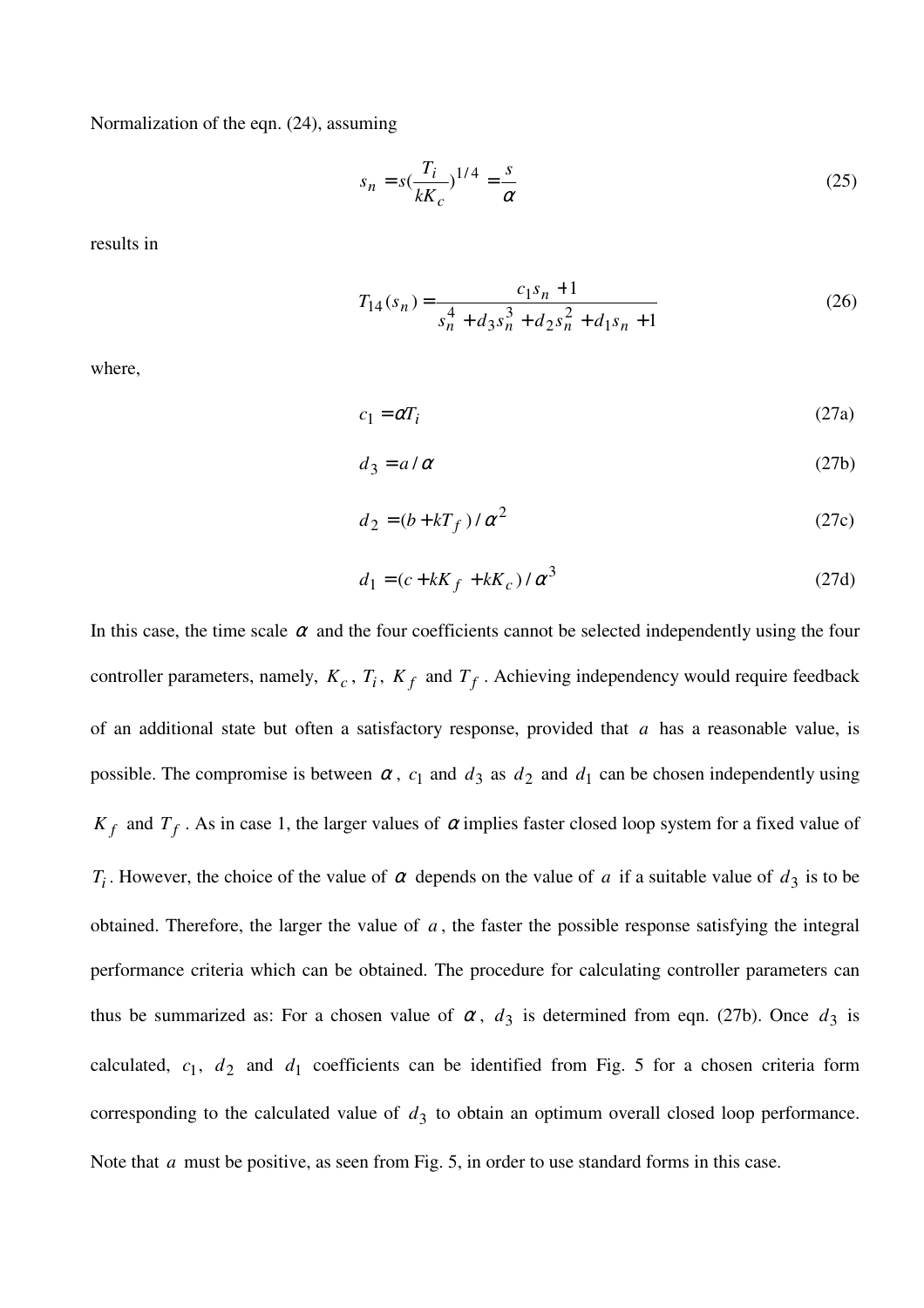#### IV. SIMULATION EXAMPLES

Two examples are given to illustrate the use of the proposed cascade control structure and design procedure. The first example assumes FOPDT plant transfer functions in both loops. The second example assumes a FOPDT plant transfer function in the inner loop and a SOPDT plant transfer function with poorly located poles in the outer loop.

*Example 1:* Here, the case studied by Lee *et al*. [6] is considered, where  $100s + 1$  $\left( s\right)$ 10  $_1(s) = \frac{1}{100s + 1}$ = − *s*  $G_{p1}(s) = \frac{e}{10^{s}}$ *s*  $p_1(s) = \frac{c}{100s + 1}$ ,

 $20s + 1$  $(s) = \frac{2}{2}$ 2  $2(s) = \frac{1}{20s+1}$ = − *s*  $G_{n2}(s) = \frac{2e}{2s}$ *s*  $p_1(p) = \frac{2c}{20a+1}$ . Taking  $\lambda =1$ , which is the half inner loop time delay, gives  $G_{c2}(s) = (20s + 1)/(2s + 2)$ . The resulting overall plant transfer function is given by eqn. (13). Hence, using the above  $\lambda$  value in eqns. (15a)-(15c), results in  $k = 0.01$ ,  $a = 1.01$  and  $b = 0.01$ . Limiting  $K_c$ to 0.5 and choosing  $T_i = 0.25$  gives  $\alpha = 0.27$  and  $c_1 = 0.068$ . The standard form  $T_{13}(s)$  to minimize *J*<sub>2</sub> for  $c_1 = 0.068$  has  $d_2 = 1.84$  and  $d_1 = 2.16$ , which gives  $T_f = -51.59$  and  $K_f = 14.25$ . Alternatively, choosing  $K_c = 1.0$  and keeping  $T_i$  as before results in  $T_f = -38.12$  and  $K_f = 23.24$ for  $J_2$ . Similarly, limiting  $K_c = 1.0$  gives  $T_f = -21.58$  and  $K_f = 37.20$  for  $J_2$ . Responses of the proposed design method with calculated controllers' parameters for  $y_1$  and  $y_2$  are shown in Fig. 10 for a unit magnitude of set-point change and disturbance  $D_2$  introduced at  $t=70$  s. As expected, increasing  $K_c$  results in slightly faster output responses  $y_1$ . On the other hand, increasing  $K_c$  causes higher overshoots in the inner loop responses  $y_2$ . The disturbance rejection capabilities of all criteria are almost the same.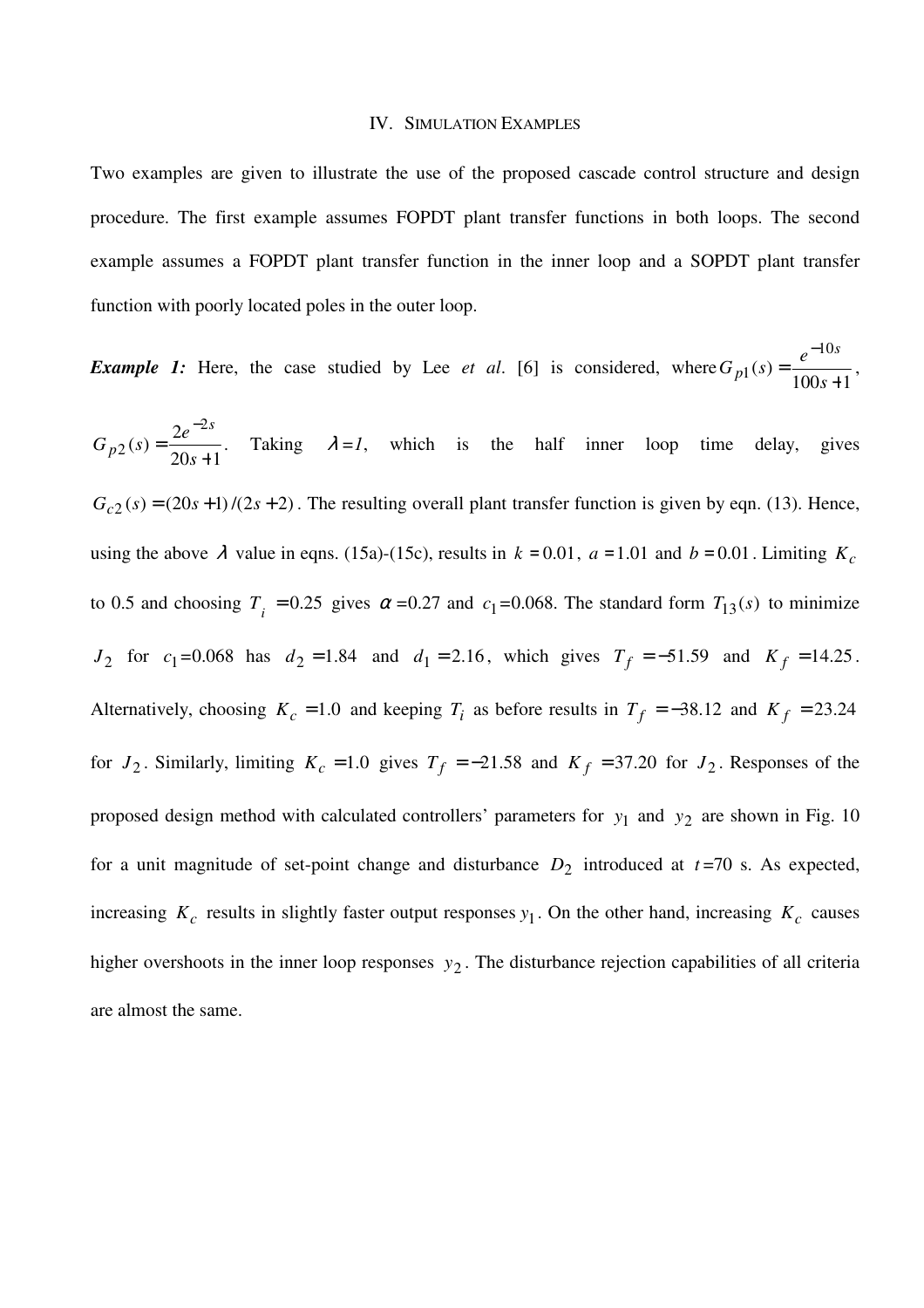

Fig. 10: Responses for the proposed design method to a unity step set point change and disturbance *D*2 for example 1

Fig. 11 compares the performance of the closed loop system for the proposed design method with the design method of Lee *et al*. [6], where the IMC principles are used to design both the inner and outer loop controllers, and the conventional cascade control. For the proposed method controller parameters corresponding to  $K_c = 0.5$  were used. Lee *et al.* [6] suggested controller parameters of  $K_{pi} = 3.44$ ,  $T_{ii} = 20.66$  and  $T_{di} = 0.64$  for the inner loop and  $K_{po} = 5.83$ ,  $T_{io} = 105.00$  and  $T_{do} = 4.80$  for the outer loop. For the traditional cascade control, a P only controller for the inner loop and a PI controller for the outer loop were used. The well known Ziegler- Nichols tuning method [21] was used to find the controller parameters, which were found to be  $K_{pi} = 3.35$  for the inner loop and  $K_{po} = 5.57$ ,  $T_{io}$  = 40.38 for the outer loop. The traditional cascade control gives the worst result in the sense of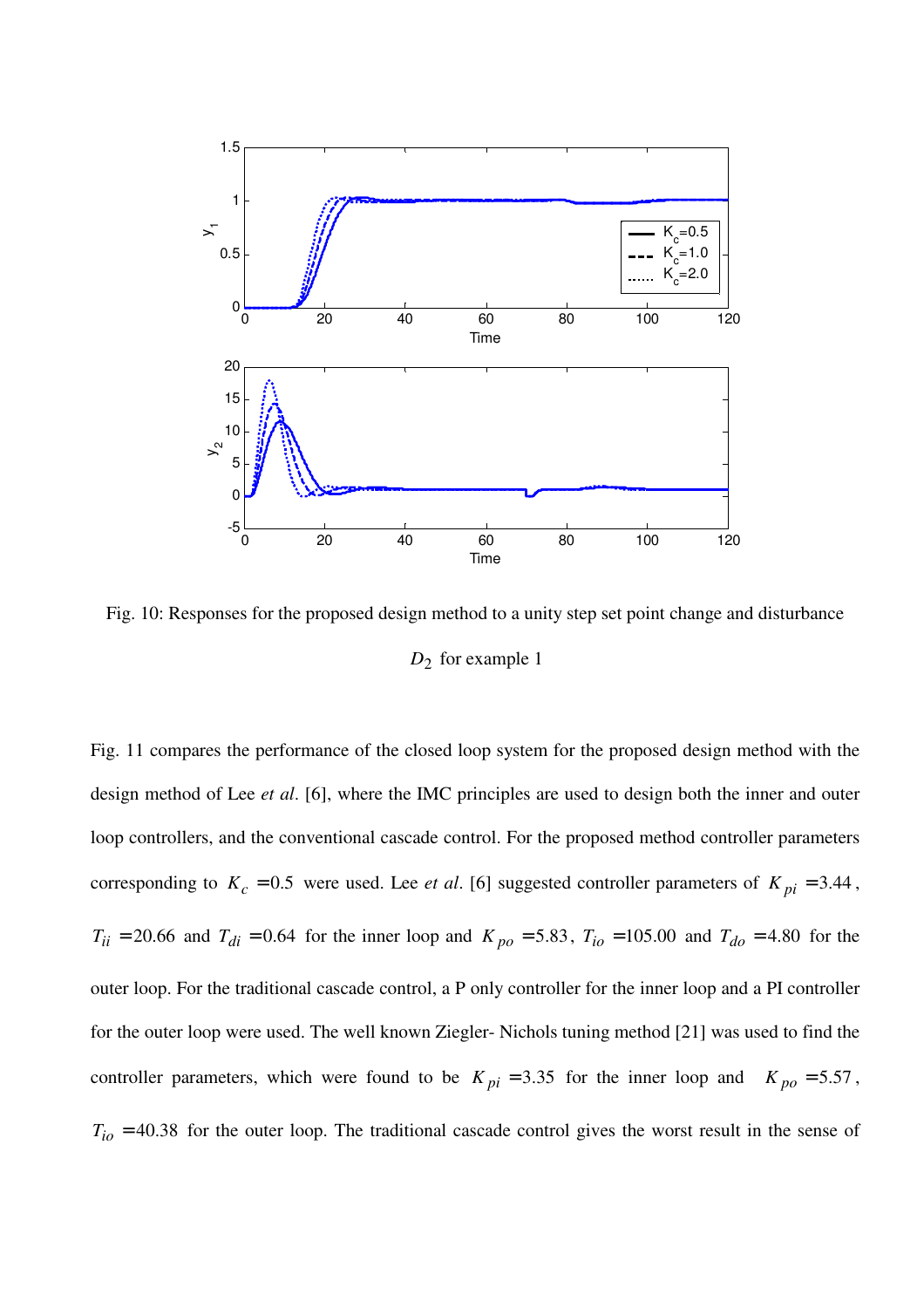maximum overshoot and settling time. The proposed structure when compared to design method of Lee *et al.* [6] gives a faster response. Although, both design methods gives similar overshoots, the design method of Lee *et al*. [6] is very sluggish and do not settle down for a very long time period.



Fig. 11: Responses to a unity step set point change for example 1

To illustrate the robustness to parameter variations, a  $\pm 10\%$  change in the outer loop time delay is assumed, as this is the most deteriorative on the system performance, and results for this case are given in Fig. 12. Disturbance rejection capabilities of three structures and controller design methods are given in Fig. 13 for  $D_1$  and  $D_2$ . In both cases, the disturbance magnitudes were assumed to be unity. Control signals for all methods are compared in Fig. 14.

In practice, signals may contain measurement noises. Responses for band-limited white noise with maximum power of 0.02 are given in Fig. 15. Among all methods, the conventional method is the most insensitive to noises, which is understandable as it does not involve the derivative term in the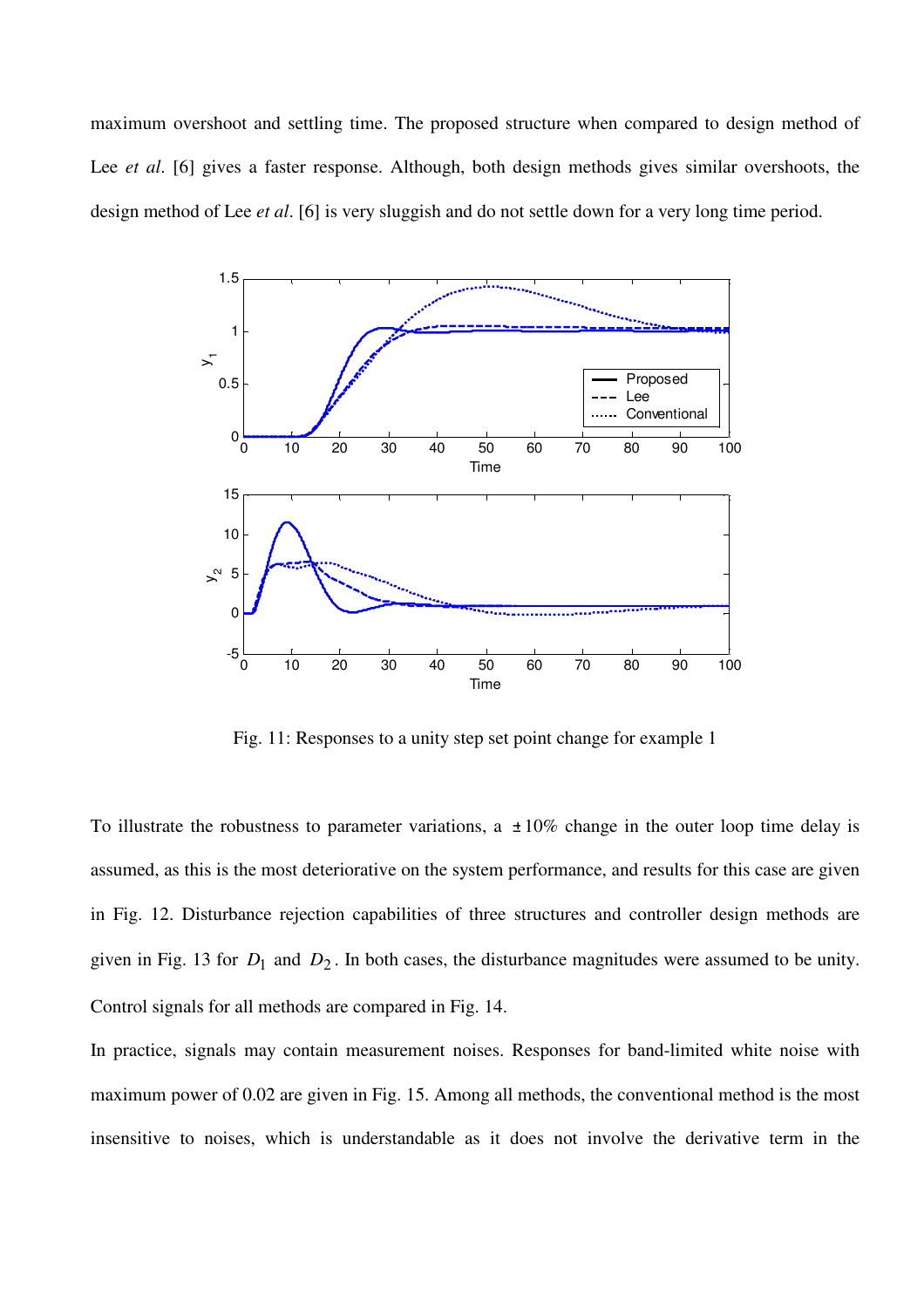controllers. However, if a conventional cascade control scheme with a PI or PID controller in the inner loop and a PID controller in the outer loop is used, this insensitivity to noise may not be the case. It must be noted that for the method of Lee *et al*. [6], both the inner and outer loop PID controllers must be used with approximate derivative terms. Otherwise, completely unacceptable results are obtained. On the other hand, the proposed method gives quite moderate responses.



Fig. 12: Responses for example 1 with assumed +10% change (upper) and -10% change (lower) in the

outer loop time delay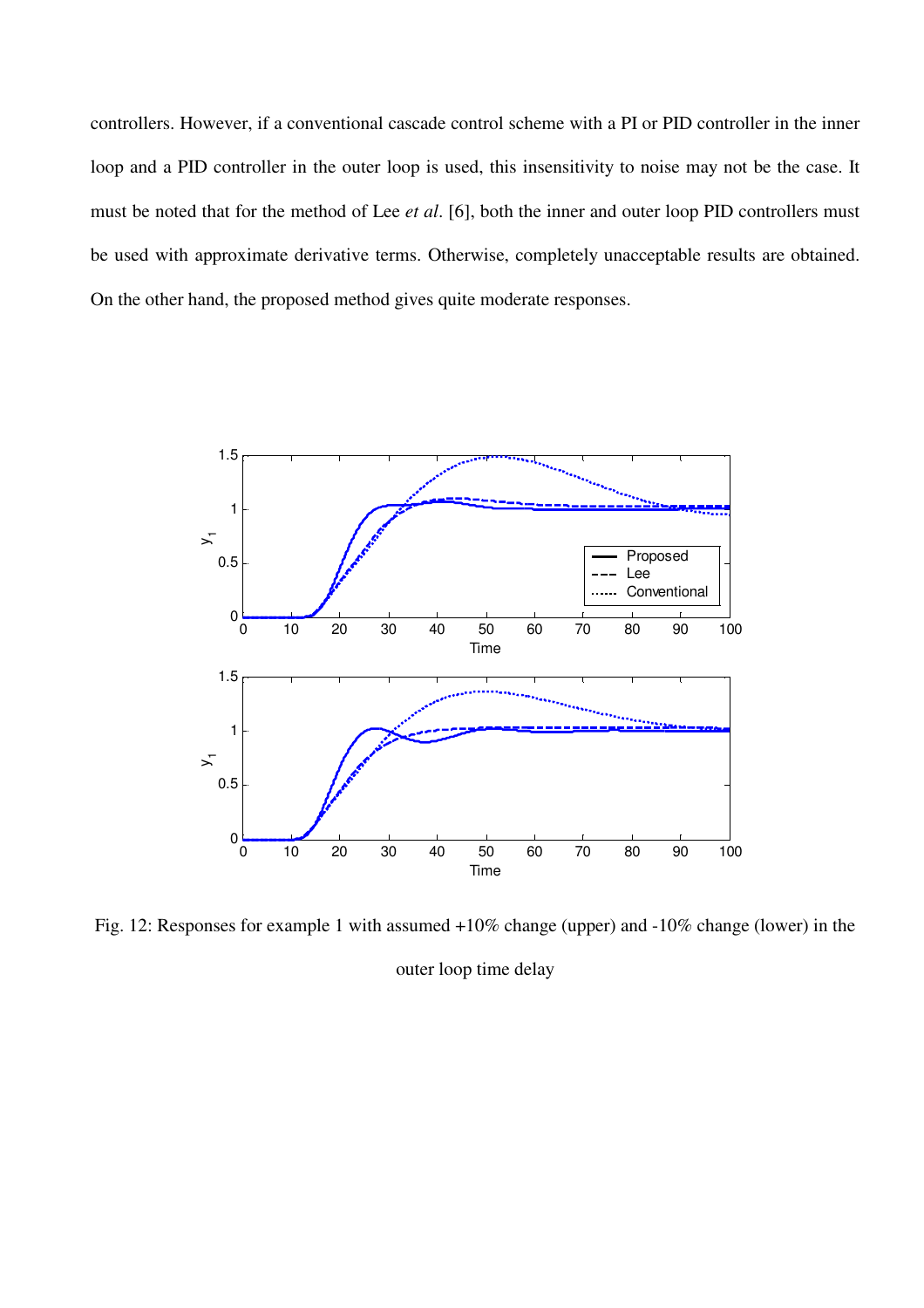

Fig. 13: Responses to disturbance  $D_2$  (upper) and  $D_1$  (lower) with unity magnitude for example 1



Fig. 14: Control signal magnitudes for example 1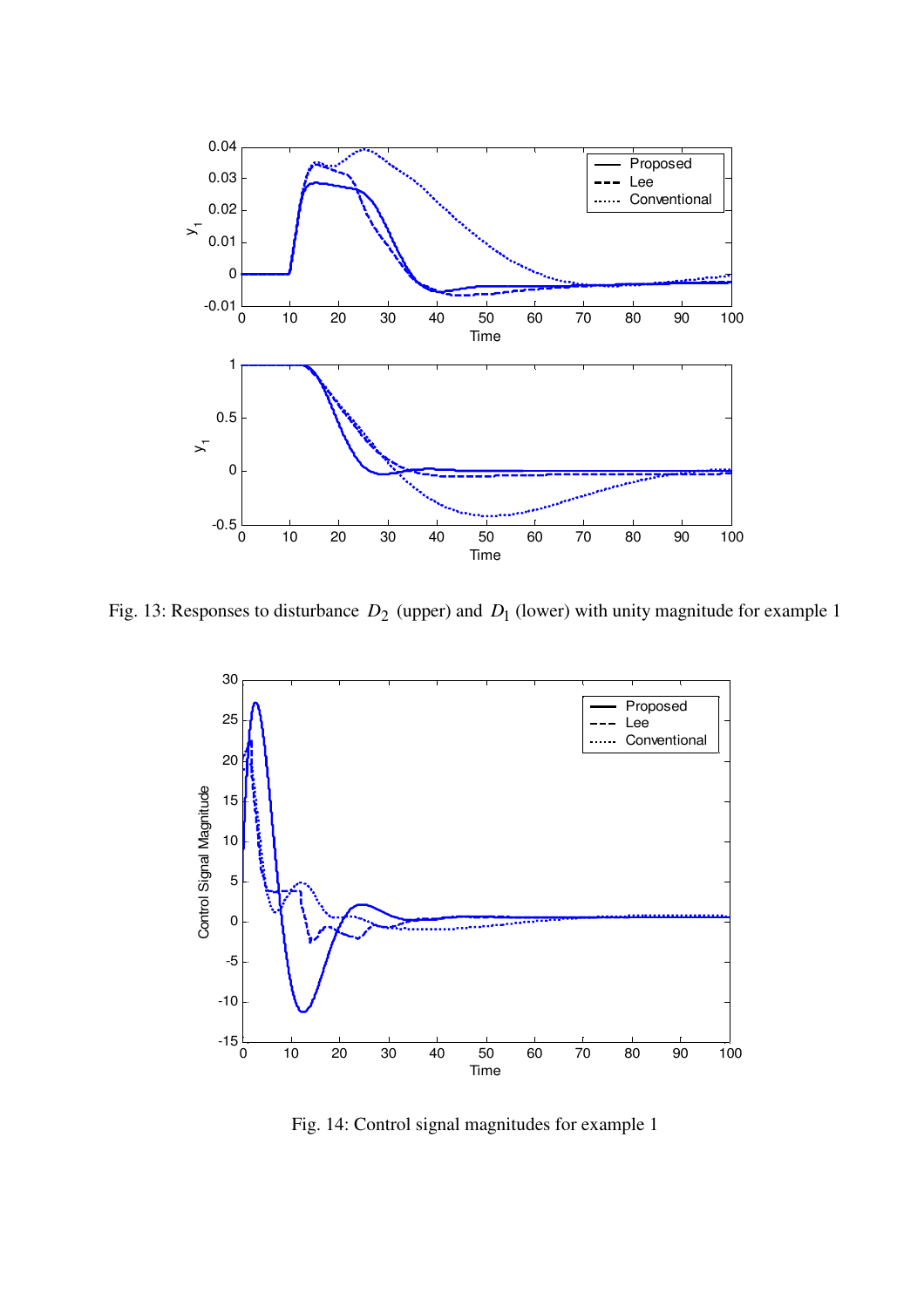

Fig. 15: Responses under measurement noises for example 1

*Example 2:* The following plant transfer functions  $0.2s + 1$  $(s) = \frac{1}{s^2}$ 4 1  $+0.2s +$ = −  $s^2 + 0.2s$  $G_{p1}(s) = \frac{e}{2}$ *s*  $p_1(s) = \frac{c}{2}$ , 0.1  $(s)$ 2  $2(s) = \frac{1}{s+1}$ = − *s*  $G_{n2}(s) = \frac{e}{s}$ *s*  $p_2(s) = \frac{c}{s+0.1}$  are

considered. Note that the process transfer function in the outer loop has complex poles. Taking  $\lambda$ equal to the half inner loop time delay, i.e.  $\lambda = 1$ , gives  $G_{c2}(s) = (s + 0.1) / (s + 1)$ . Following the procedure given in section 3.2,  $k = 1.0$ ,  $a = 1.2$ ,  $b = 1.2$  and  $c = 1.0$ . In order to obtain a suitable value of  $d_3$  to give a standard form for  $J_2$ , as shown in Fig. 5, requires  $\alpha$  <0.6. Selecting  $\alpha$ =0.4, gives  $d_3 = 3.00$  from eqn. (27b). The standard form from Fig. 5 requires  $c_1 = 3.391$ ,  $d_2 = 5.67$  and  $d_1 = 4.81$ . These values can be obtained with  $T_i = 8.48$  from eqn. (27a),  $K_c = 0.22$  from eqn. (25),  $T_f = -0.29$  from eqn. (27c) and  $K_f = -0.91$  from eqn. (27d). With these calculated controller parameters the performance of the proposed controller design method, together with design method of Lee et al. [6] and the conventional cascade control, are shown in Fig. 16 for a unit magnitude of set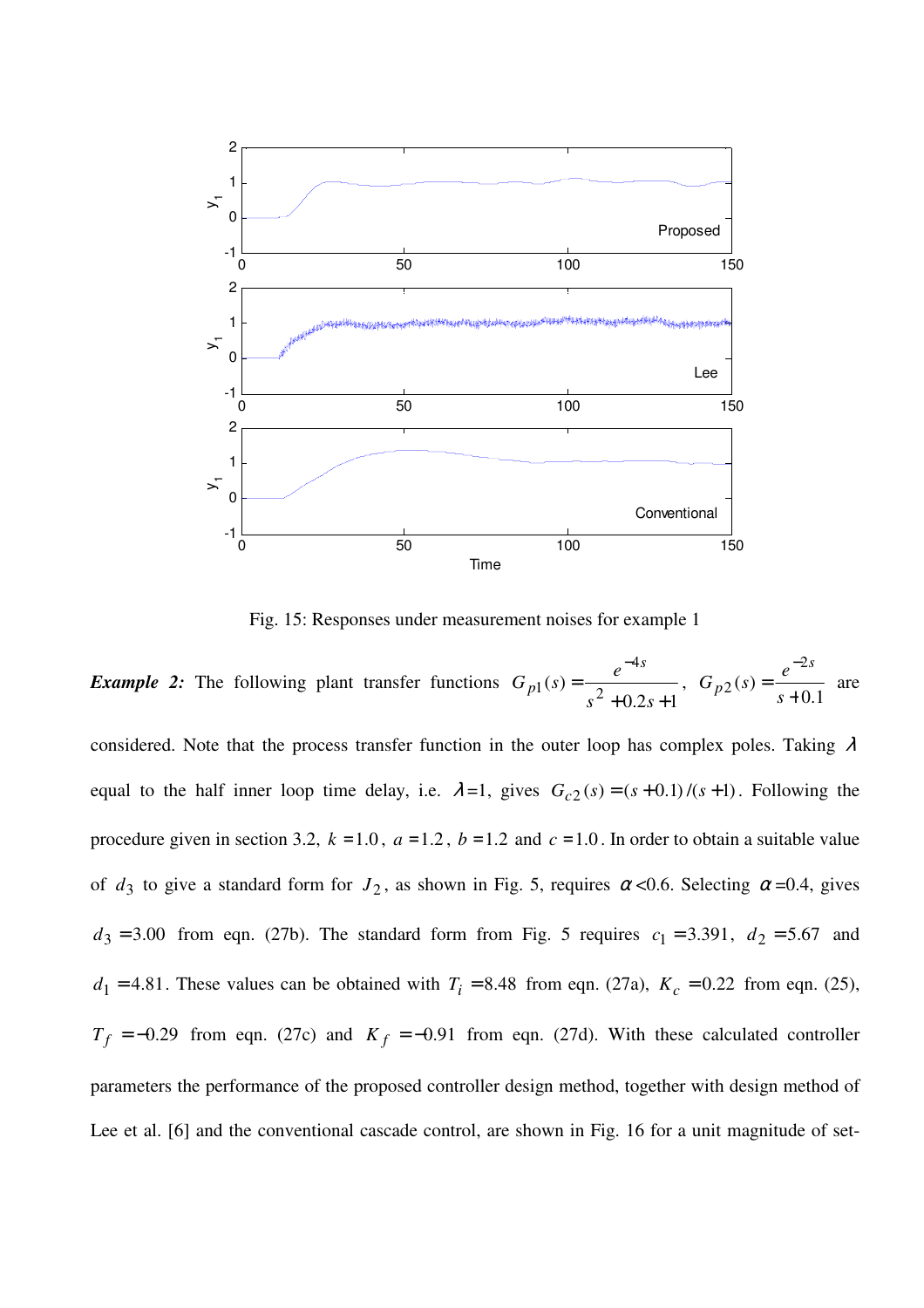point change. The method proposed by Lee et al. [6] have controller parameters of  $K_{pi} = 0.36$ ,  $T_{ii} = 10.67$  and  $T_{di} = 0.63$  for the inner loop and  $K_{po} = 0.36$ ,  $T_{io} = 3.20$  and  $T_{do} = 1.13$  for the outer loop. The conventional cascade control have controller parameters of  $K_{pi} = 0.35$  for the inner loop and  $K_{po} = 0.34$ ,  $T_{io} = 12.50$  for the outer loop, which were found from Ziegler-Nichols tuning rules. The proposed design method clearly gives better performance than the other two methods in the sense of overshoot and settling time. Responses for all structures to disturbance  $D_1$  and  $D_2$ , with magnitude of 1, are shown in Fig. 17. Fig. 18 illustrates the control effort for all design methods. Performances of the closed loop system for band-limited noise with maximum amplitude of 0.02 are illustrated in Fig. 19. Again, for the method of Lee *et al*. [6], PID controllers with approximate derivative term were used in the inner and outer loop of the cascade control system. In this case, the proposed cascade control scheme is the most insensitive to noise among the three control structures.



Fig. 16: Responses to a unity step set point change for example 2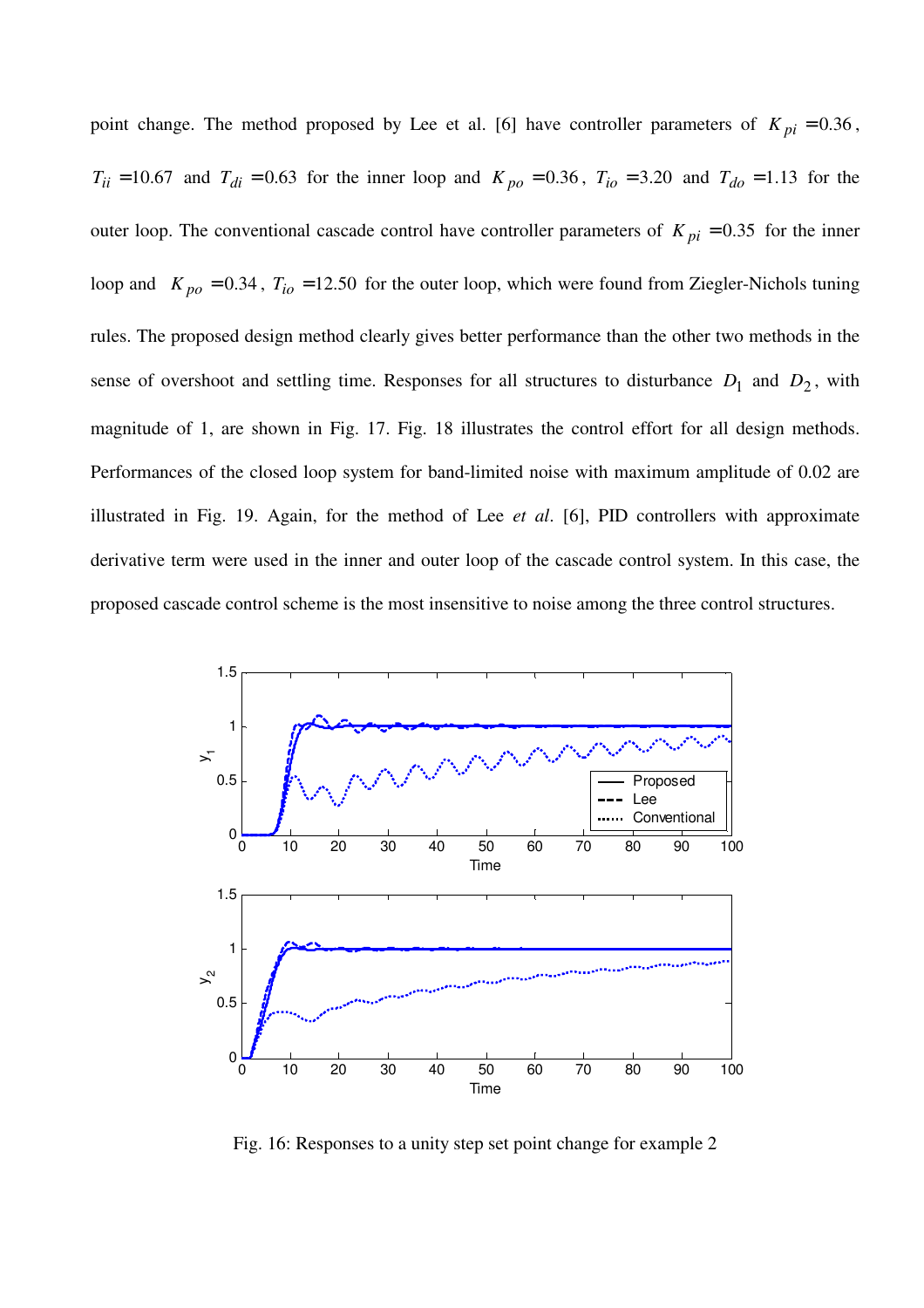

Fig.17: Responses to disturbance  $D_2$  (upper) and  $D_1$  (lower) with unity magnitude for example 2.



Fig.18: Control signal magnitudes for example 2.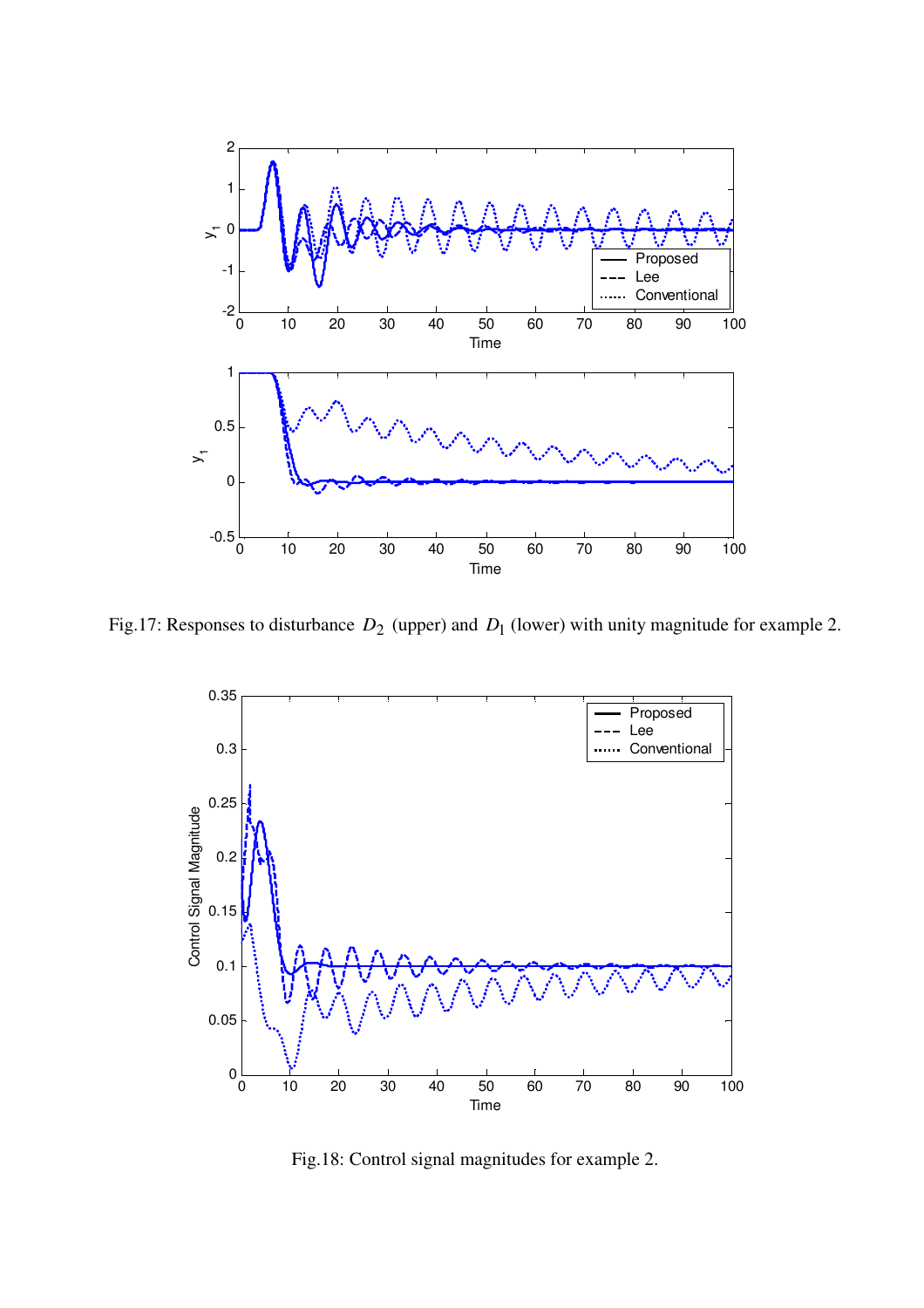

Fig. 19: Responses under measurement noises for example 2

#### V. CONCLUSIONS

In this paper, an improved cascade control structure has been introduced. A PI-PD Smith predictor scheme is used in the outer loop, and internal model control in the inner loop of the cascade control. This has two advantages: First, the best merits of the cascade control and a Smith predictor scheme were combined in one structure. Second, the use of PI-PD controller accomplished to obtain improved performance when the process has large time constants or poorly located poles, i.e. lightly damped. Several procedures for obtaining the parameters of the PI-PD controllers are possible, but one of the simplest approaches is to employ standard forms as this enables the design to be completed using simple algebra.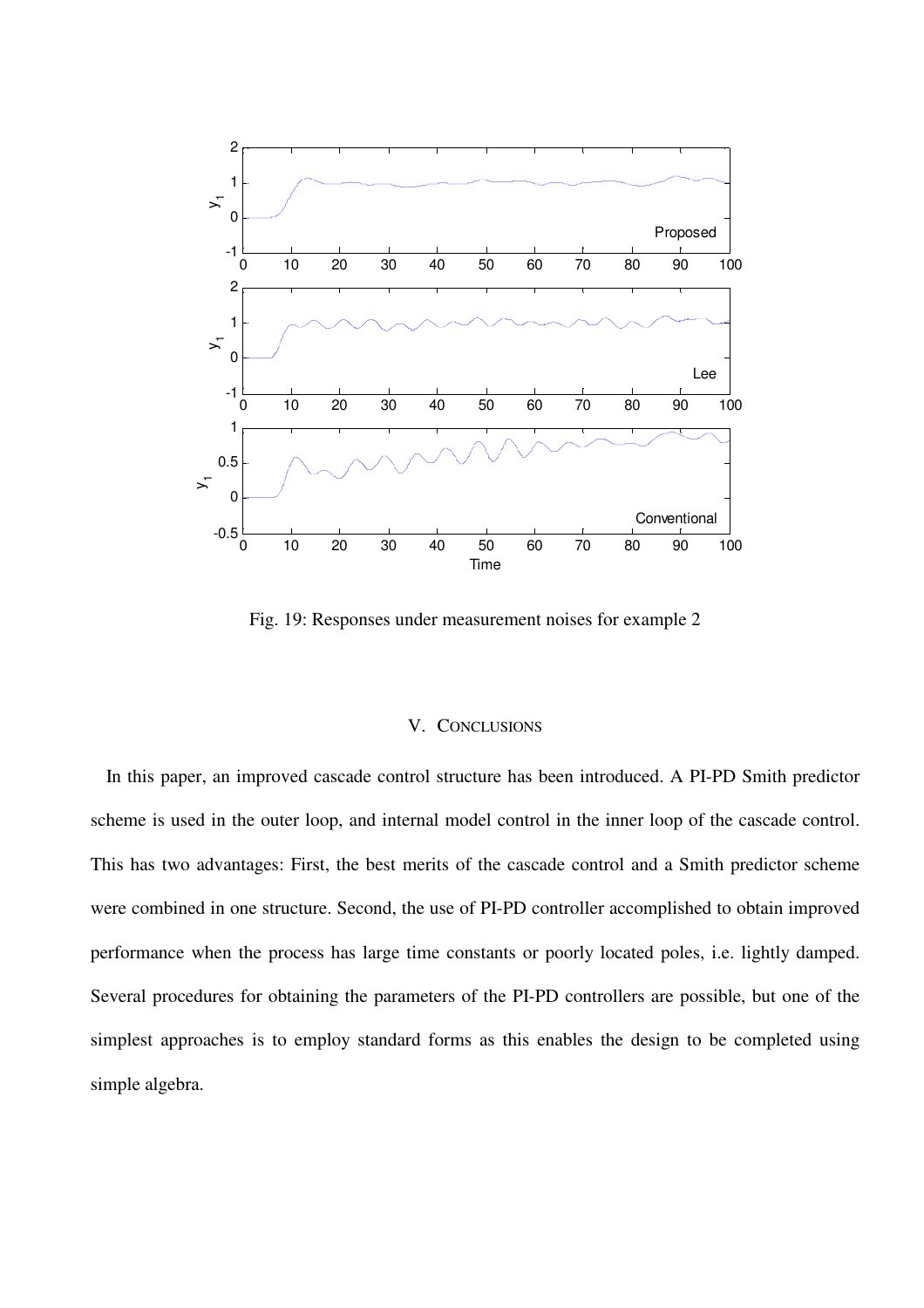#### **REFERENCES**

 (1) Franks, R.G.; Worley, C.W. Quantitive Analysis of Cascade Control. *Ind. and Eng. Chemistry*, **1956**, 48(6), 1074-1079.

(2) Seborg, D.E.; Edgar, T.F.; Mellichamp, D.A. *Process Dynamics and Control*. John Wiley & Sons, 1989.

(3) Zhuang, M.; Atherton D.P. Optimum Cascade PID Controller Design for SISO Systems. *Proc. of UKACC Control'94*, **1994**, 606-611.

(4) Wang, F.S.; Juang, W.S.; Chan C.T. Optimal Tuning of PID Controllers for Single and Cascade control Loops. *Chem. Eng. Comm.*, **1995**, 132, 15-34.

(5) Huang, C.T.; Chou, C.J.; Chen, L.Z. An Automatic PID Controller Tuning Method by Frequency Response Techniques. *The Canadian Journal of Chemical Engineering*, **1997**, 75, 596- 604.

(6) Lee Y.; Park, S.; Lee, M. PID Controller Tuning to Obtain Desired Loop Responses for Cascade Control Systems. *Ind. Eng. Chem. Res*., **1998**, 37, 1859-1865.

(7) Rivera, D.E.; Morari, M.; Skogestad, S. Internal Model Control, 4. PID controller design. *Ind. Eng. Chem. Proc. Des. Dev.*, **1986**, 25, 252-265.

(8) Morari, M.; Zafiriou, E. *Robust Process Control*. Prentice-Hall, Englewood Cliffs, 1989.

(9) Kaya, I. Improving performance using cascade control and a Smith predictor. *ISA Trans.*, **2001**, 40, 223-234.

(10) Kaya I.; Tan N.; Atherton D.P. Improved Cascade Control Structure and Controller Design. *Proc. IEEE Conference on Decision and Control-European Control Conference, CDC-ECC'05*, Spain, **2005**, 3055-3060.

(11) Atherton, D.P.; Boz, A.F. Using Standard forms for controller design. *Proc. of UKACC Control'98*, Sweansea, UK, **1995**, 1066-1071.